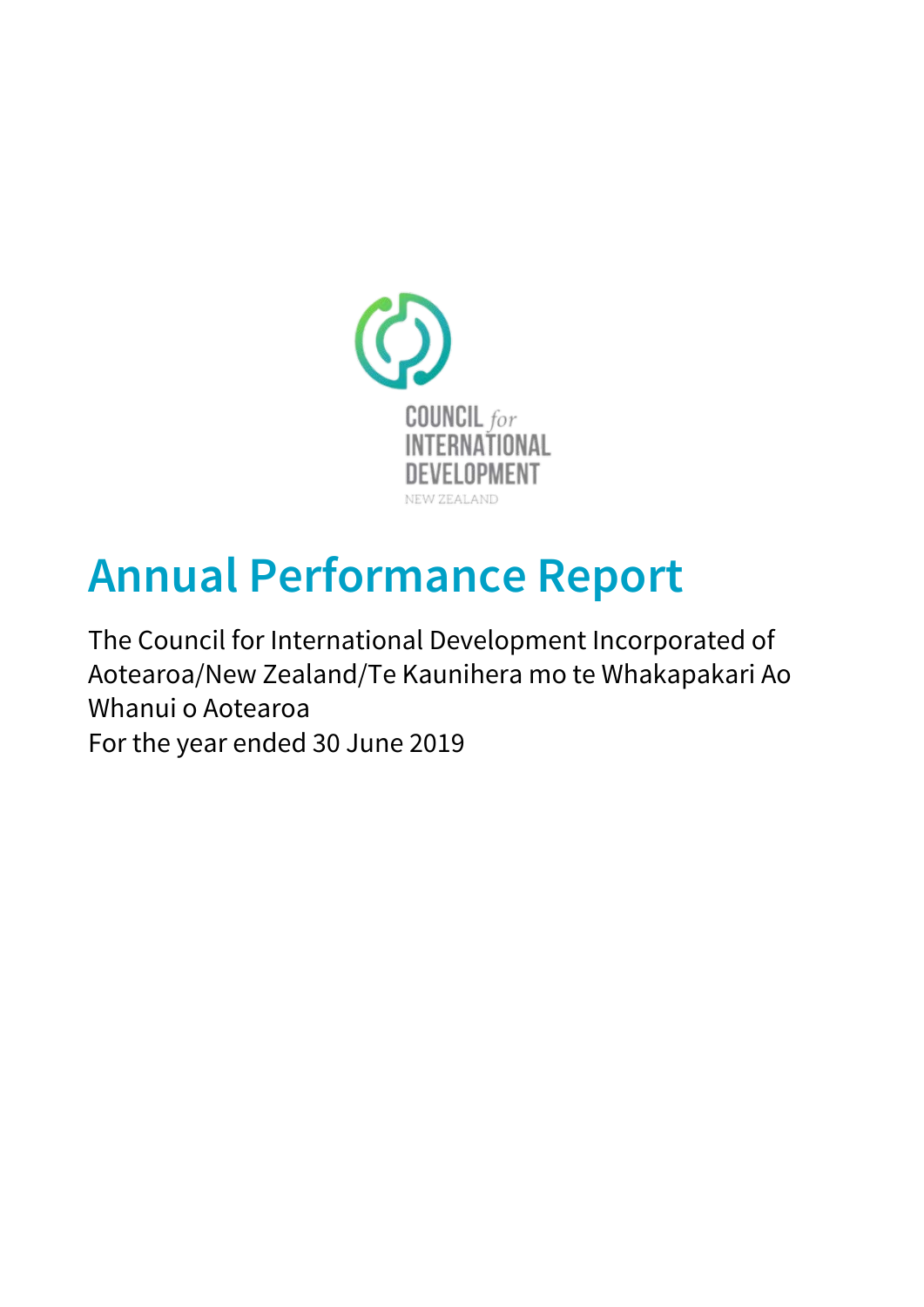## **Contents**

- Approval of Annual Performance Report
- Entity Information
- Statement of Service Performance
- Statement of Financial Performance
- 13 Statement of Movements in Equity
- Statement of Financial Position
- Statement of Cash Flows
- 16 Statement of Accounting Policies
- Notes to the Performance Report
- Depreciation Schedule
- Independent Auditors Report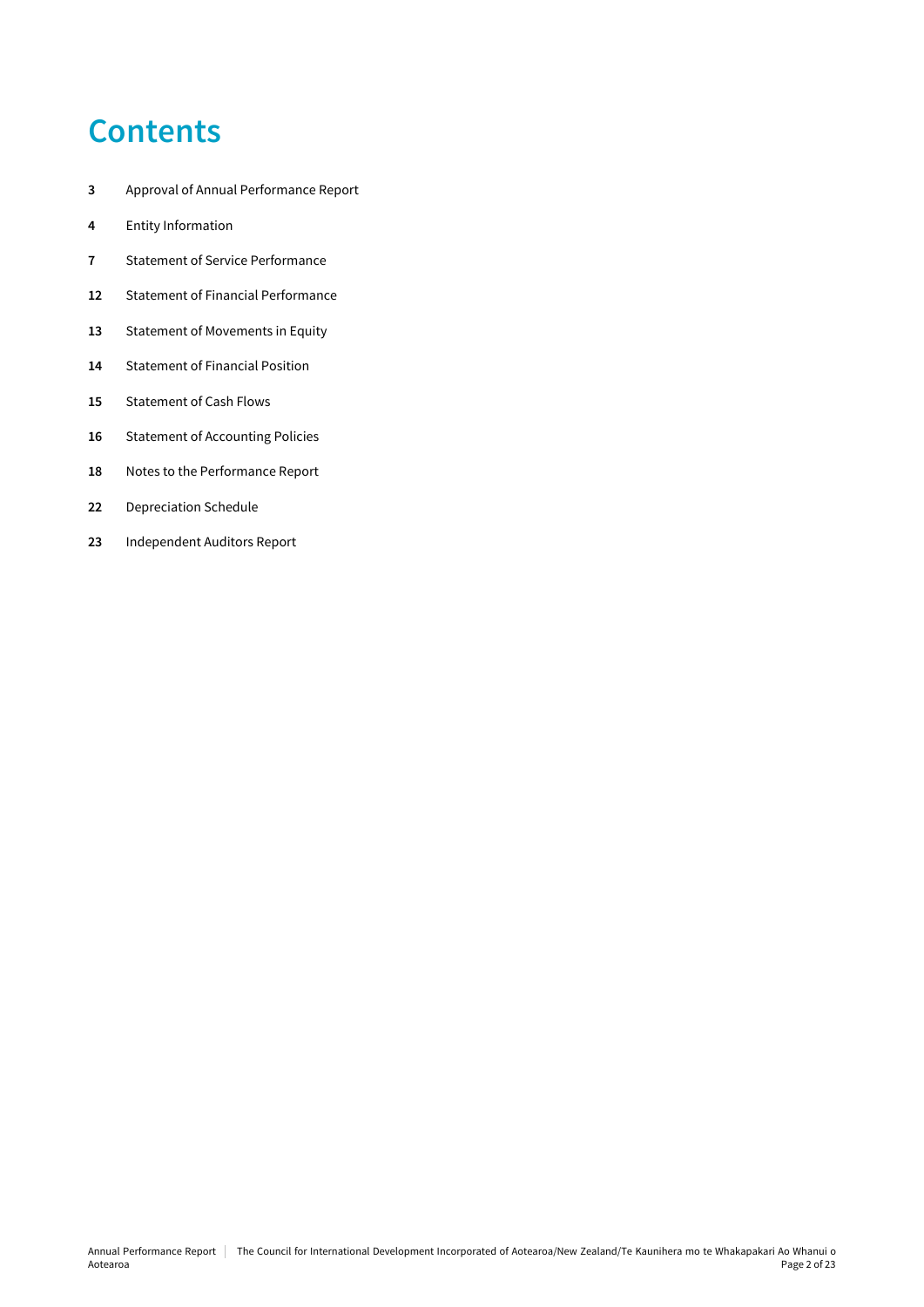## Approval of Annual Performance Report

### The Council for International Development Incorporated of Aotearoa/New Zealand/Te Kaunihera mo te Whakapakari Ao Whanui o Aotearoa For the year ended 30 June 2019

The Board is pleased to present the approved annual performance report including the historical financial statements of The Council for International Development for year ended 30 June 2019.

APPROVED

Ian McInnes Chair

12 August 2019

 $\gamma$   $\sim$ 

Josie Pagani

Director

12 August 2019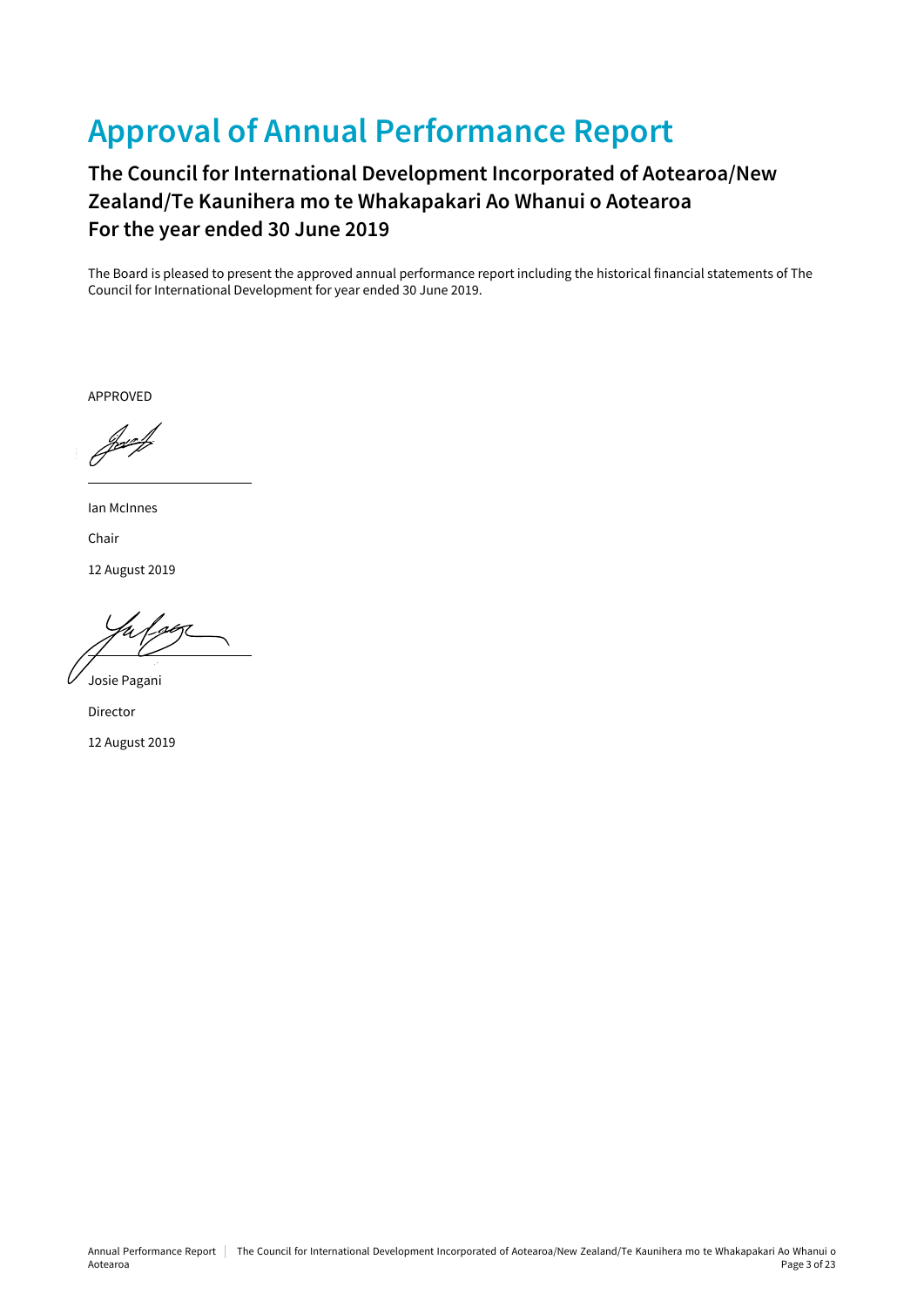## Entity Information

### The Council for International Development Incorporated of Aotearoa/New Zealand/Te Kaunihera mo te Whakapakari Ao Whanui o Aotearoa For the year ended 30 June 2019

### 'Who are we?', 'Why do we exist?'

CID connects the New Zealand Development sector through events, and also via the CID Weekly newsletter, social media and the website. CID carries out training and workshops and provides tools and support to improve good practice and increase standards and professionalisation in the sector.

CID advocates on behalf of the sector liaising between MFAT, government (ministers), parliament and CID members to facilitate effective partnerships and share information, and to resolve issues that emerge between government and the sector.

CID also creates events and opportunities to bring its members together with social enterprises, businesses and other entities active in development, to encourage more collaboration and alignment. It also provides connections between New Zealand Non-Govenrment-Organisations and civil society outside of New Zealand, particularly in the Pacific and Australia through out partner organisations, PIANGO (Pacific) and ACFID (Australia).

The CID Code of Conduct sets a standard of good practice for New Zealand's international non-government organisations. It's designed to improve organisational effectiveness so that NGOs can deliver the best development outcomes. Increased transparency and accountability of signatory organisations also increases stakeholder trust including the public's trust in NGOs to deliver outcomes.

CID conducts an Annual Members Survey to capture trends in member funding, staffing and programme decisions.

### Legal Name of Entity

The Council for International Development Incorporated of Aotearoa/New Zealand/Te Kaunihera mo te Whakapakari Ao Whanui o Aotearoa

### Entity Type and Legal Basis

The Council for International Development is an Incorporated Society and is a registered charity under the 2005 Charities Act

### Registration Number

Incorporated Societies No. 491305

Charity No. CC42922

#### Entity's Purpose or Mission

The Council for International Development (CID) is the national umbrella agency of international development organisations in New Zealand. It strengthens the international NGO sector and supports it to be professional and to maintain high standards. It helps the NGO sector co-ordinate its activities with each other and with government and business, particularly during natural disasters in the Pacific, and to speak with one voice on common issues to the government and to the public. It supports 'best practice' in the sector by disseminating research and analysis on how to be effective, providing training for staff in NGOs, NZ Defence force personnel and other organisations. It also hosts talks, debates and provides a platform for the sector and government to come together.

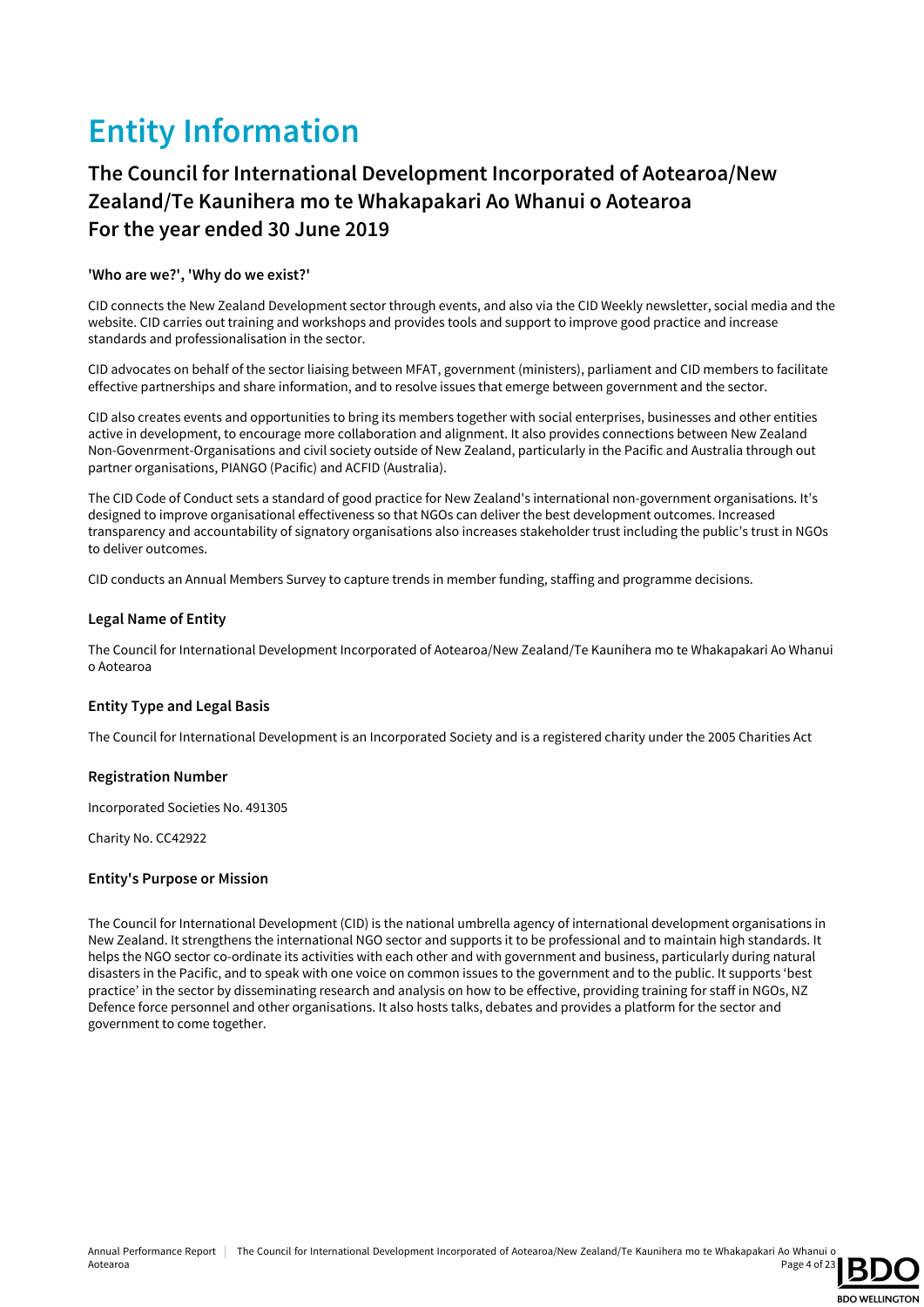### Entity Structure

A general meeting of CID members is the ultimate governing body of the organisation. There are three classes of membership: full members, associate members and honorary life membership. There is also a category for supporters. The strategic direction of CID is then governed by the CID Board which maintains an overview of the organisation and is responsible for approving key policies, the strategic plan, and the annual accounts. It performs a governing role rather than a managing role, and focuses on strategic and long-term issues, rather than day to day operations or employing staff. The Director is responsible for developing and maintaining all operational policies (including employing staff). The Board consists of up to 8 members, elected at the AGM, for a period of two years and may be re-elected after that for up to three consecutive terms. No CID member can have more than one representative on the Board. The Board can co-opt up to two additional non-members on the Board to fill skill gaps or other requirements, and it can co-opt people to serve on committees.

### Main Sources of Entity's Cash and Resources

CID's main sources of revenue come from its members and a contract with the Ministry of Foreign Affairs and Trade for the provision of Humanitarian Services especially in relation to Disaster Response and Management.

CID has 37 full members and 14 associate members who contributed \$133,000 in membership fees during the financial year.

CID's 3.5 FTE staffing is supplemented through its well-regarded Internship programme which provides voluntary staffing equivalent to about 1.5 FTEs.

CID members also provide venues and speakers for training and networking events during the year.

### Main Methods Used by Entity to Raise Funds

As a membership-based umbrella organisation which also provides a significant contracted service to the Ministry of Foreign Affairs and Trade other fundraising activities are relatively minor. A small but growing number of successful training events have been held which generate some funds. A small group of individual supporters contribute a donation each year. CID, during the last, has applied for three local grants (from Lotteries, the Ministerial Discretionary Fund, and the Pacific Development and Conservation Trust. This was a first for CID. Although its members are international NGOs, CID is a local NGO, and therefore its benefit accrue to local staff and volunteers, as well as Pacific Diaspora groups, based in New Zealand. To date CID has not been successful with these Grant applications

### Entity's Reliance on Volunteers and Donated Goods or Services

As described above due to the nature of CID it does not rely on volunteers or donations in the traditional way. However the work of the Interns is crucial to providing the required services to our members and to fulfill our contract obligations.

#### Physical Address

Level 4

26 Brandon St

Wellington

New Zealand 6011

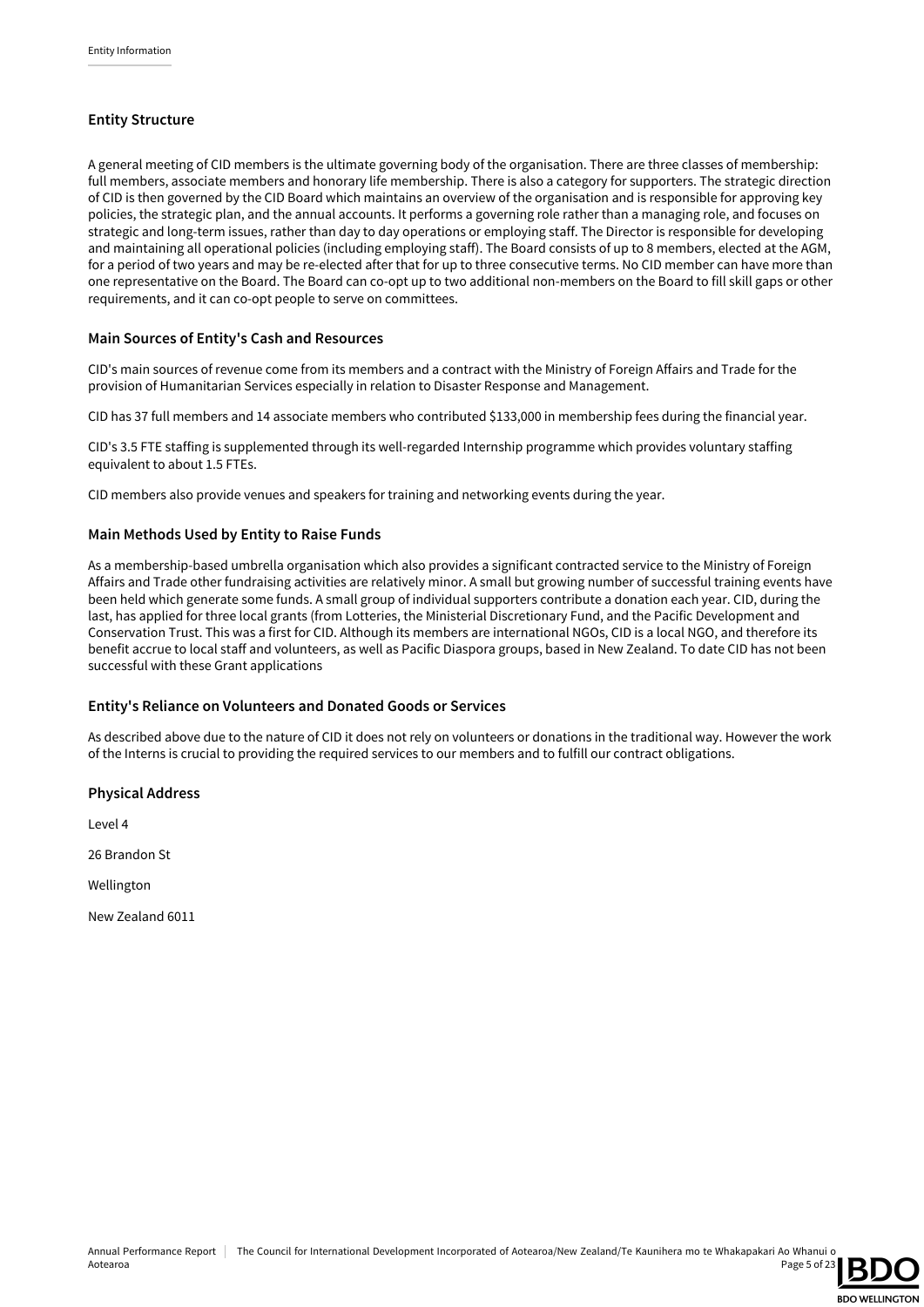### Contact Details

| Phone:           | 04 496-9615                                                 |
|------------------|-------------------------------------------------------------|
| Postal:          | PO Box 24228, Manners Street, Wellington, New Zealand, 6142 |
| <b>Physical:</b> | Level 13 Davis Langdon House, 49 Boulcott St, Wellington    |
| Web:             | www.cid.org.nz                                              |

### Facebook/twitter

Facebook: https://www.facebook.com/CouncilforInternationalDevelopment

Twitter: @CID\_Online

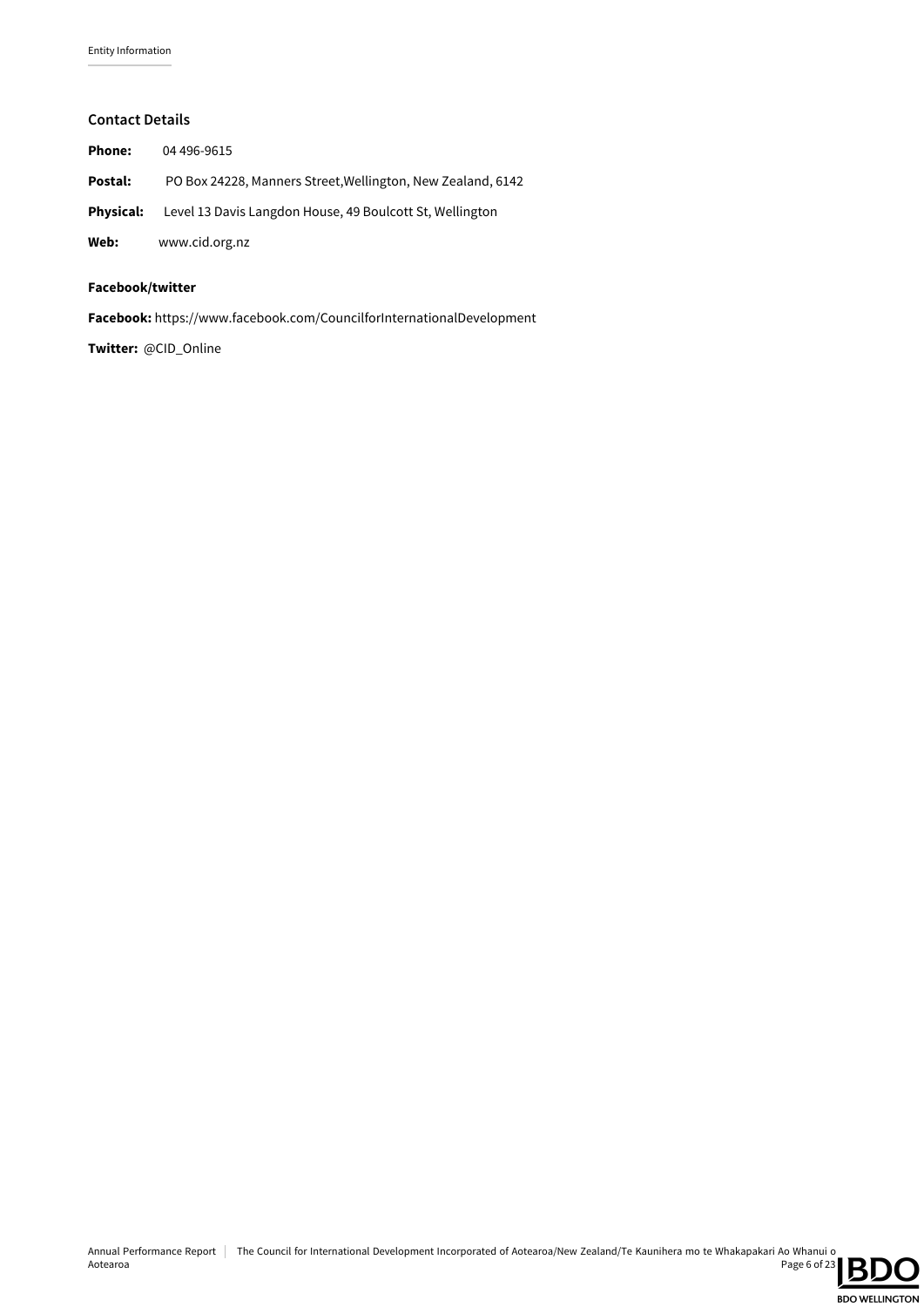## Statement of Service Performance

### The Council for International Development Incorporated of Aotearoa/New Zealand/Te Kaunihera mo te Whakapakari Ao Whanui o Aotearoa For the year ended 30 June 2019

### 'What did we do?', 'When did we do it?'

During the 2019 financial year, CID continued to maintain high-quality services for its members, as well as carrying out its disaster response co-ordination responsibilities through CID's Non-Government Disaster Relief Forum (NDRF) working alongside the Ministry of Foreign Affairs and Trade. CID's NDRF network comprises 18 members and 6 active observers. They met three times during the year, and responded to numerous disaster events, convening and coordinating NZ humanitarian actors around natural and man-made disasters in Bangladesh, Mozambique, and Indonesia (Sulawesi)

High levels of satisfaction with CID activities and services continues, particularly for CID's training/workshop, its Code of Conduct, events to bring CID members together, and its strong relationship with MFAT and government. The highest satisfaction levels were for the CID newsletter, which is now weekly with an increase in satisfaction.

CID member's satisfaction with CID's secretariat services for the NDRF has dropped, but still remains high with 61% rating it as good or or excellent. (2017/18 - 94%). Comments from members in the annual survey reveal this is primarily related to the challenges of implementing the new strategic plan which saw a re-focus of CID's limited capacity, and a priority focus on bridging the gap between Humanitarian and Development Initiatives, rather than a decline in service by CID Itself.

CID created a number of regular and one-off events (CID Talks, CIDX Talks, and panel events) to bring members, MFAT and the public together around key issues in development.

Nearly 100% of CID members are now Code compliant, meaning they have the policies, processes and systems in place to show clearly where their development funds are being spent; and to keep staff, volunteers and partners as safe as possible, and to protect vulnerable communities where our members work.

We provided significant value to our members through high-level advocacy with government ministers and senior officials, including setting up a Pacific Reset Group, and semi-regular meetings with Ministers. CID continued a regular media presence with press releases, radio and TV appearances. Training and workshops were provided in the areas of 'Safeguarding, Parnterships and Localisation. CID's Director gave multiple speeches at key events with government and sector leaders. CID's Board met seven times in the year continued to implemented the three year strategy, business plan and budget More specific information regarding the achievements of CID is detailed in the following output reporting.

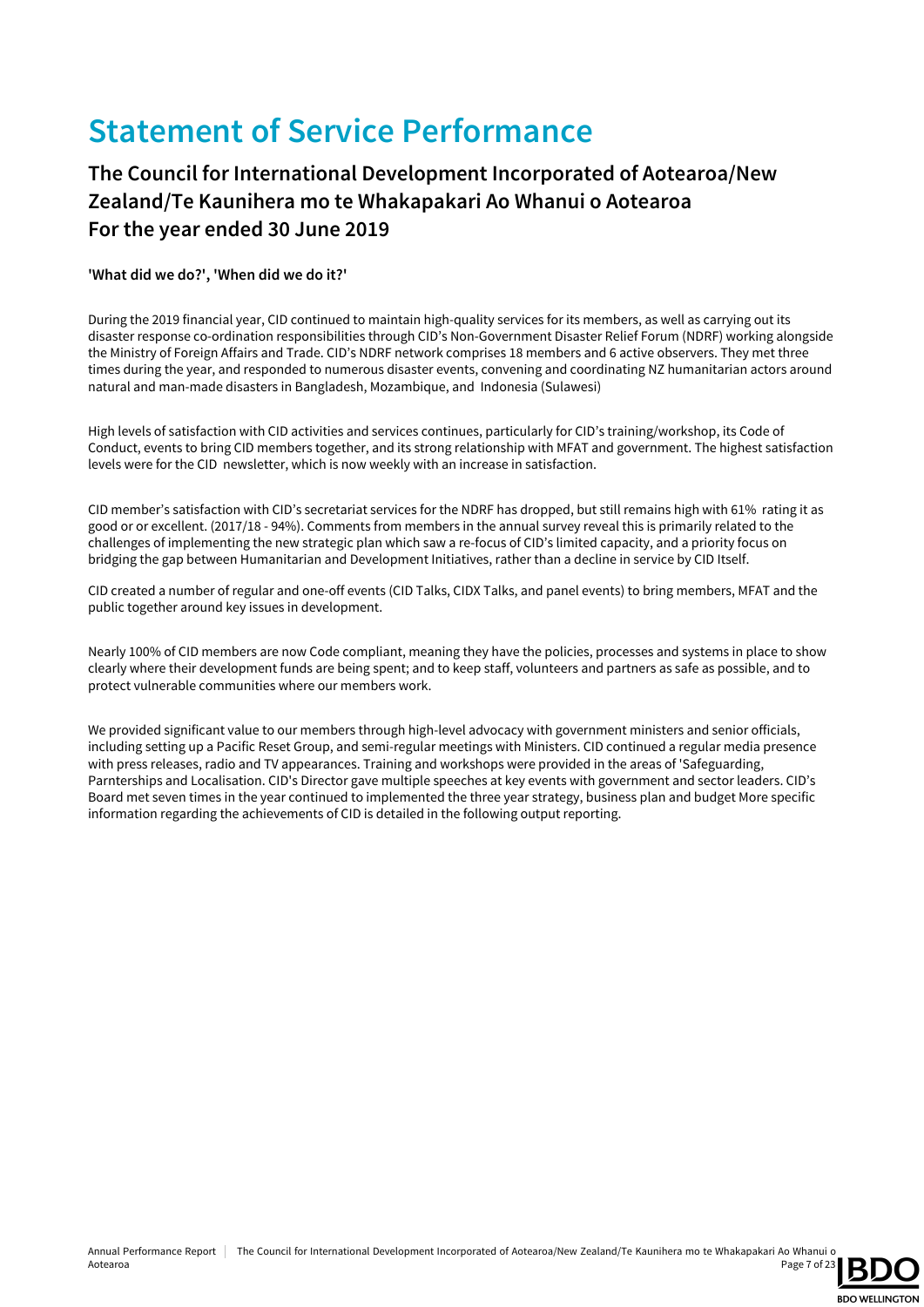### Description of Entity's Outcomes

CID's took its three year strategy (2017-2020), and developed a detailed Business Plan and Budget for the 2018-2019 year, capturing all activities that needed to be done in order to meet deliverables and achieve the short term and medium terms outcomes agreed in the Grant arrangement with MFAT, as well as at the AGM of members. The five strategic goals (Connect, Influence, Evidence, Promote and Sustain) continued to guide our activities and help us achieve our commitment to strengthen our members and work effectively with key stakeholders; Connect (members with each other and with stakeholders beyond the sector); Influence (decision-makers and other development actors to ensure the sector is as effective as possible) and Promote (good development practice, and the impact of the sector). We do this with good Evidence and we Sustain the organisation with diverse funding sources, detailed planning, and with staff with the skills and competencies to deliver a valued service to members and others.

The Annual members' survey results indicate that the CID membership continues to be satisfied with CID's overall performance. In the 2018/19 Survey we asked members to rank the most useful CID activities and services. Training and workshops, Code of Conduct support, influencing government, events to bring members together, and the co-ordination of members during a humanitarian response were ranked in the top 6.

The CID newsletter is very highly valued by members and other organisations, with 97% of readers (up from 63% last year) finding the newsletter 'excellent' or 'good'. Engagement with the public is carried out through press releases, speeches, events and media interviews. Sustainability has increased with the signing of a three-year contract with MFAT.

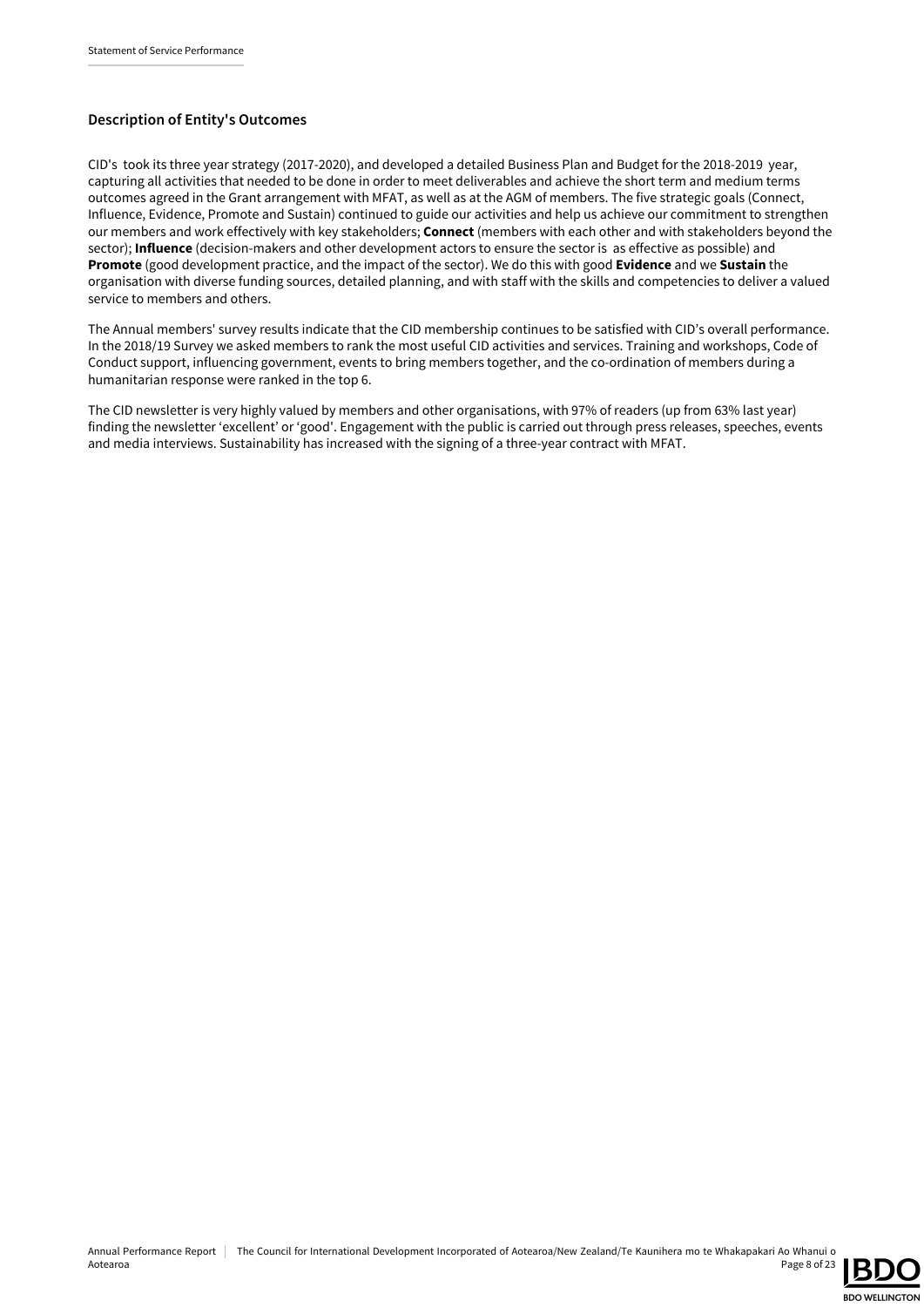### Description and Quantification of the Entity's Outputs

### Connect

The CID e-newsletter continued as a weekly output, and 47 newsletters (up from 29 times last year) were successfully delivered this financial year.

From our subscriber list we have an average 'open-rate' of 27.88% (compared to 37.7% in 2017/18), a slight drop, but still higher than the industry average for equivalent sized Non-Profit organisations, which is 21.26%, sourced from Resources /Mail Chimp Research. During the year the number of direct subscribers was 489, roughly the same as last year (504 in 2017/18) and still trending upwards from 439 the year before. The newsletter is then forwarded throughout organisations to hundreds of more recipients, reaching on average up to 1000 readers (from anecdotal feedback from direct subscribers).

A short weekly update is also sent to NDRF members on a weekly basis, via email with specific humanitarian issues.

The website redevelopment was nearly complete by the end of financial year (slightly over due). The CID brand has been updated, and the new website will allow for far more interaction between members (with online chat rooms where members can share information, documents and experiences), and will promote new material, links, tools, analysis and data on a weekly basis using the newsletter to update the website. The new website will be launched at the end of July 2019. CID's Facebook following grew up about 25% during the 2018/2019 year, (a big increase,) while CID's Twitter impressions grew about 9.2% during the year. This reveals wide coverage of the development community in New Zealand and beyond, and still room for growth

CID undertook a range of operational coordination activities during New Zealand's disaster responses, coordinating the activities of CID members and government. These include:

- Mozambique (cyclone)
- Indonesia (Sulewesi Tsunami)
- Further funding for Rohingya in Bangladesh (funding for assistance at Cox's Bazaar to help Rohingya Muslims in camps)

CID carries out training as a means of improving good practice standards and professionalisation in the sector. CID also delivers pre-deployment briefings to New Zealand Defence Forces (NZDF) personnel participating in overseas peace operations. Our training and workshops for the year were:

- x2 Safeguarding workshops led by Child Protection and Safeguarding export, Fiona Williams from the Australian sector. Post workshop surveys showed high levels of satisfaction.
- x2 Partnership workshops led by Partnership Broker's Belinda Gorman, on how to make partnerships with other NGOs, government, or business work well. Post-workshop surveys showed high levels of satisfaction.
- x2 Localisation workshops, carried out by Pacific-based facilitators, Selina Kuruleca and CEO of PIANGO, Emele Duituturaga, on working with local partners and how to devolve implementation to local communities.
- x1 Safeguarding workshop with MFAT to capture next steps for MFAT and the sector.
- x3 Workshops at the 2018 CID Annual Conference (on Alternative Approaches to Development; Setting the framework for the CID Code Review; and an Interactive Workshop on Gender in Development.)
- 15 CID Talk events were held (up from six last year). These were live-streamed on Facebook averaging 174 views, and also linked to via the CID weekly newsletters). An audience of 15-40 on average attended each CID Talk in person.
- x2 CIDX Talks were also held. These are larger, evening events, either with an international guest or a panel discussion. Jonathan Pryke from the Lowy Institute gave a key note address on Lowy's new 'Pacific Map' tool (mapping donor activity across the Pacific). JB Were's John Mclead gave a presentation to CID members, MFAT and partners, previewing the latest data on the NZ charitable sector, due out in later 2019.
- A panel of CEOs from CID members and social enterprises discussed the connection between NGOs and social enterprises at an evening function in Auckland.

Support was provided to Development Studies and International Relations students undertaking practicum papers, and through internships to develop work-place skills within the development sector.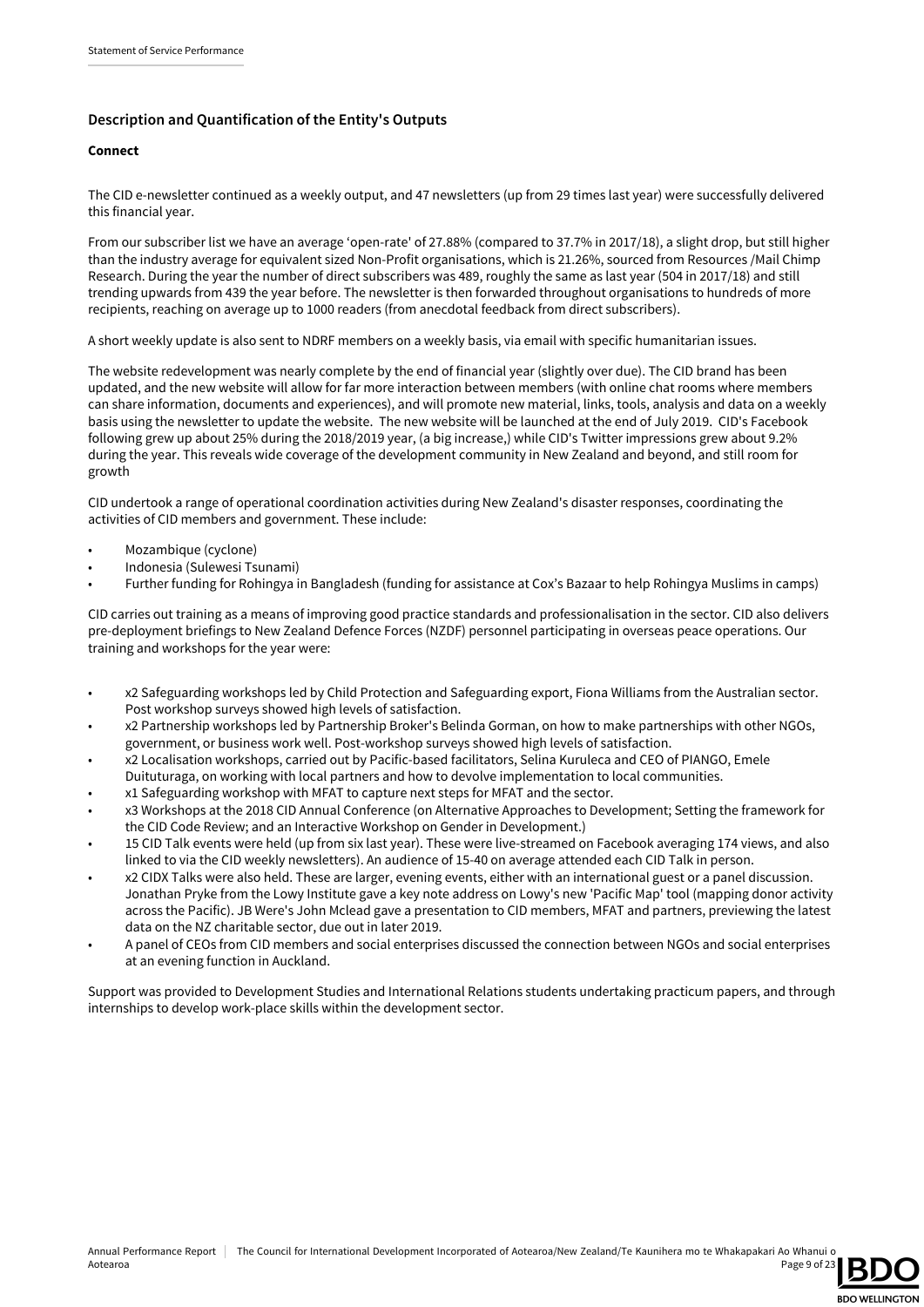### Influence

CID advocates on behalf of the sector liaising between MFAT, government, parliament and CID members to facilitate effective partnerships and share information, to influence key development actors (like NZ Defence) and to resolve issues that emerge between government and the sector.

- CID provided four pre-deployment briefings to NZDF personnel ahead of deployments to Lebanon, South Sudan, and Mali and the Middle East (roughly forty people over August, October, February and May).
- CID organise x1 meeting between CID member CEOs and ministers (in March), and x3 meetings between the new Pacific Reset Group and ministers (in August, March and May).
- CID continued to serve as a conduit for information exchange and analysis around government policy with key MFAT staff in the Pacific and Development Group.
- CID gave a number of speeches and presentations during this period, including presentations to Rotary groups, university events, and others by the CID Director and CID staff.
- The new CID Business Network met in Auckland and identified the Vanuatu Mapping Pilot as a joint activity (to map all New Zealand NGOs, businesses and government departments in one country - Vanuatu - to encourage more collaboration and alignment).
- CID worked with the High Commission of Vanuatu to scope the Vanuatu Mapping Pilot.
- CID set up a Pacific Island Reset diaspora group, to promote Pacific perspectives on the government's 'Pacific Reset' agenda.
- CID and Tonkin & Taylor modelled partnership (between NGOs and business) by working on the Vanuatu Mapping Pilot together, and a T&T staff member was seconded into CID to cover for the Humanitarian Coordinator while he was overseas for 2 months.
- CID Director was appointed to the government's Trade for All Advisory Board
- Active participation with Pacific members through PIANGO also provided an opportunity to connect directly with other National Liaison Units (umbrella organisations) from countries around the Pacific.

### Promote

The CID Code of Conduct sets a standard of good practice for New Zealand's international non-government organisations. It's designed to improve organisational effectiveness so that NGOs can deliver the best development outcomes. Increased transparency and accountability of signatory organisations also increases stakeholder trust including the public's trust in NGOs to deliver outcomes. The CID Code of Conduct is a voluntary, self-regulatory sector code that serves both as a guide to good practice and a risk management document. The Code Committee of the CID Board monitors adherence to the Code.

The 2018-2019 year saw nearly 100% of CID members reach Code signatory status:

- 36 member organisations out of 37 have achieved Code signatory status, representing 97% of members, up from 47% last year (one member NZ Ethnic Womens Trust, has been granted an extension to reach Code signatory status by 2019.
- 5 meetings of the Code of Conduct Committee were held in September, December, January, March and May. This was more than usual in order to get all members across the line for the deadline to be Code signatories.

#### In addition:

- A review of the CID Code of Conduct was started. ToR, an online Survey, a workshop, and desk studies were completed, and further qualitative and quantitative research will be completed in 2019. The purpose is to establish where the Code needs to be developed, and how CID can make it more user-friendly while increasing its effectiveness.
- CID also complete its own Code, and is now a Code signatory.
- A Code review was started (with an online survey) and will be completed in the next financial year, to establish where the Code can be improved to further support the professional standards and safeguarding processes of CID members.

#### Other achievements under 'Promote' were:

CID has continued to expand its media profile with radio/TV and print media slots promoting key issues in the sector and raising the profile of its members. This included media releases and background information on the Indonesia tsunami, the Rohingya crisis, the challenges for the sector, the CID conference, and on the Pacific Reset.

#### Evidence

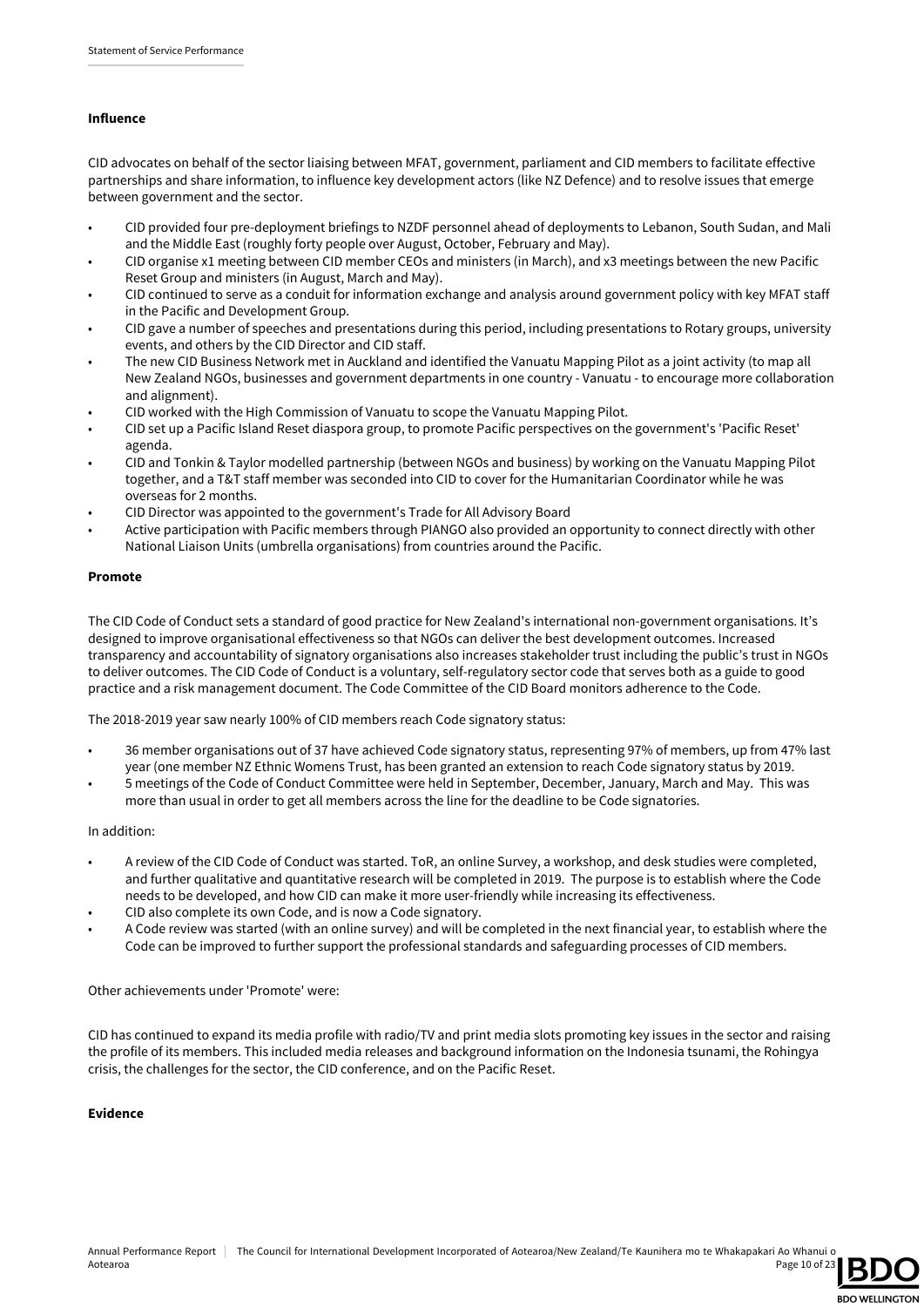The target of four pieces of research and/or analysis for this financial year were achieved. Six papers were released and distributed via the CID newsletter and to members, partners and supporters.

- Localisation: Implications for the international NGO Sector
- International NGOs and Social Enterprise: Coming Together for an Eco-System of Good
- Strengthening Governance: An Analysis of Governance in the INGO Sector
- Public Private Partnerships: Collaborations for Sustainable Development
- NZ Aid Ecosystem: Opportunities and Challenges
- Beyond Radicalisation: Designing the Role of Civil Society to Combat Radicalisation in New Zealand and The Pacific.

CID conducts an annual Members Survey to capture trends in member funding, staffing and programme decisions. It covers all CID members and MFAT to track the state of the development and humanitarian sector in New Zealand. In doing this it helps CID to identify and better serve the evolving needs of the development sector in New Zealand. It also assists MFAT in understanding the effectiveness of their partnerships with the NGO sector.

In April/May 2019, CID (supported by JBWere) gathered data from 40 CID members as part of the annual survey. Nearly 80% of CID members responded to the survey. Results and analysis will be published July 16 2019, and released to the media at a public event (slightly behind schedule).

#### Sustain

CID has completed a new approach to Business planning for the 2018/19 year, involving a milestone plan and a detailed identification of activities to deliver on short and longer term outcomes, broken down to weekly deliverables to ensure we stay on target.

We continue to look for diversified funding sources, and have had some success generating additional income from business partners (for example Tonkin & Taylor).

We also successfully started to expand our membership, particularly through the Associate Membership category. 11 new Associate Members have been added to the CID list in this financial year.

CID itself became a signatory of its own CID Code, with a full suite of operational polices to sit alongside the full suite of Board policies.

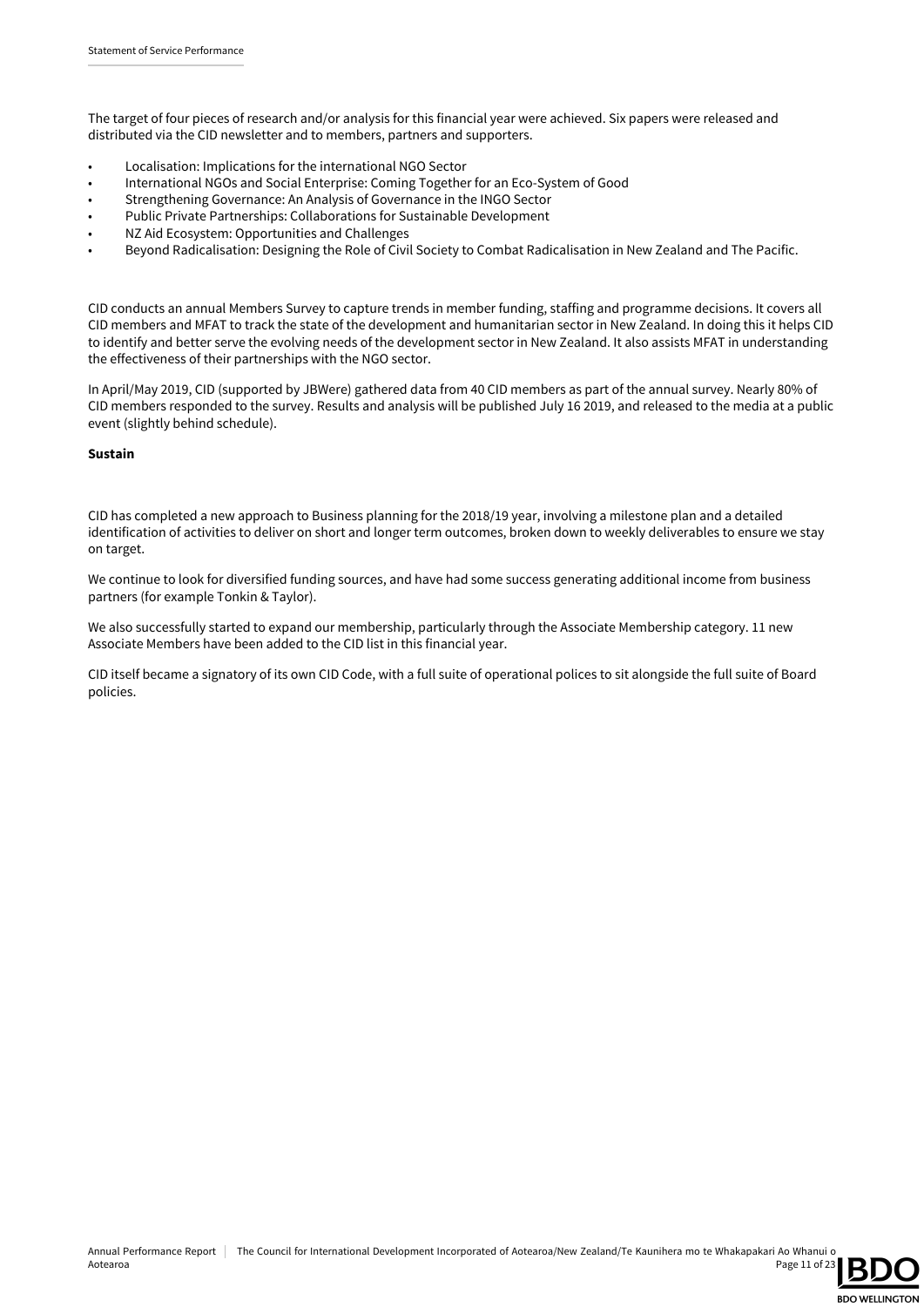## Statement of Financial Performance

### The Council for International Development Incorporated of Aotearoa/New Zealand/Te Kaunihera mo te Whakapakari Ao Whanui o Aotearoa For the year ended 30 June 2019

|                                                        | <b>NOTES</b>   | 2019 ACTUAL | 2018 ACTUAL |
|--------------------------------------------------------|----------------|-------------|-------------|
| Revenue                                                |                |             |             |
| Membership Income (Fees and Donations)                 | 1              | 132,941     | 121,347     |
| Other Independent Income                               | 1              | 54,180      | 32,841      |
| <b>MFAT Funding</b>                                    |                | 320,000     | 277,080     |
| <b>Total Revenue</b>                                   |                | 507,121     | 431,268     |
| <b>Expenses</b>                                        |                |             |             |
| Volunteer, employee and contractor related costs       |                |             |             |
| Wages, salaries and volunteer costs                    |                | 257,967     | 360,316     |
| Contractor payments                                    |                | 78,442      | 27,716      |
| Travel and accommodation                               |                | 4,812       | 2,324       |
| Total Volunteer, employee and contractor related costs |                | 341,221     | 390,355     |
| Research & Project Costs                               | $\overline{2}$ | 128,052     | 46,579      |
| Governance                                             | 2              | 5,573       | 7,157       |
| Communication                                          | 2              | 1,775       | 2,911       |
| Administration                                         | 2              | 12,691      | 12,114      |
| <b>Building Related Costs</b>                          | $\overline{2}$ | 43,447      | 39,201      |
| <b>Total Expenses</b>                                  |                | 532,759     | 498,318     |
| Surplus/(Deficit) for the Year                         |                | (25, 638)   | (67, 049)   |

These financial statements should be read in conjunction with the notes to financial statements and the Independent Auditors Report

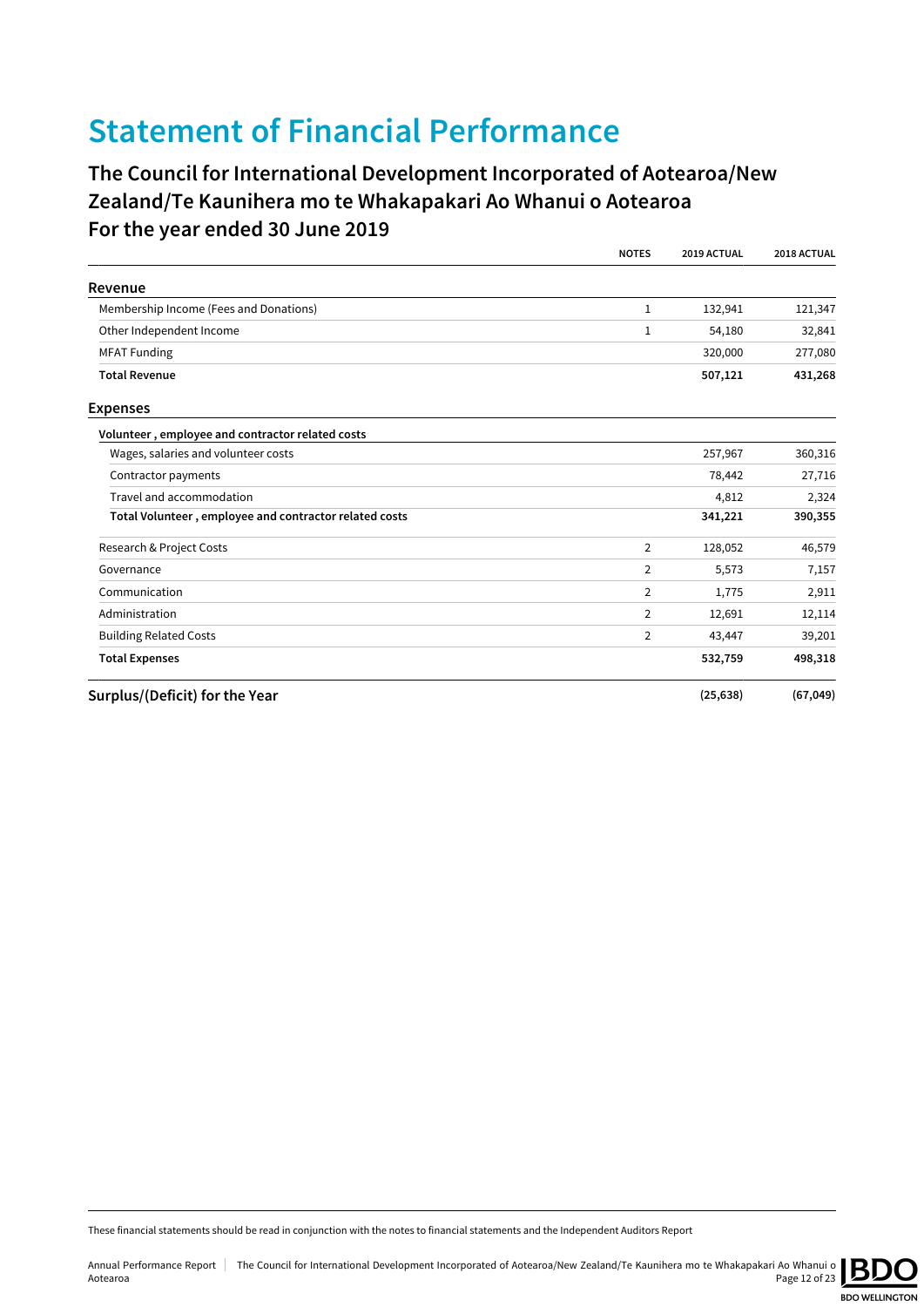## Statement of Movements in Equity

### The Council for International Development Incorporated of Aotearoa/New Zealand/Te Kaunihera mo te Whakapakari Ao Whanui o Aotearoa For the year ended 30 June 2019

| <b>Equity</b>                |           |           |
|------------------------------|-----------|-----------|
| Opening Balance              | 192,921   | 259,970   |
| Surplus/(Deficit) for period | (25, 638) | (67, 049) |
| <b>Total Equity</b>          | 167,283   | 192,921   |



2019 2018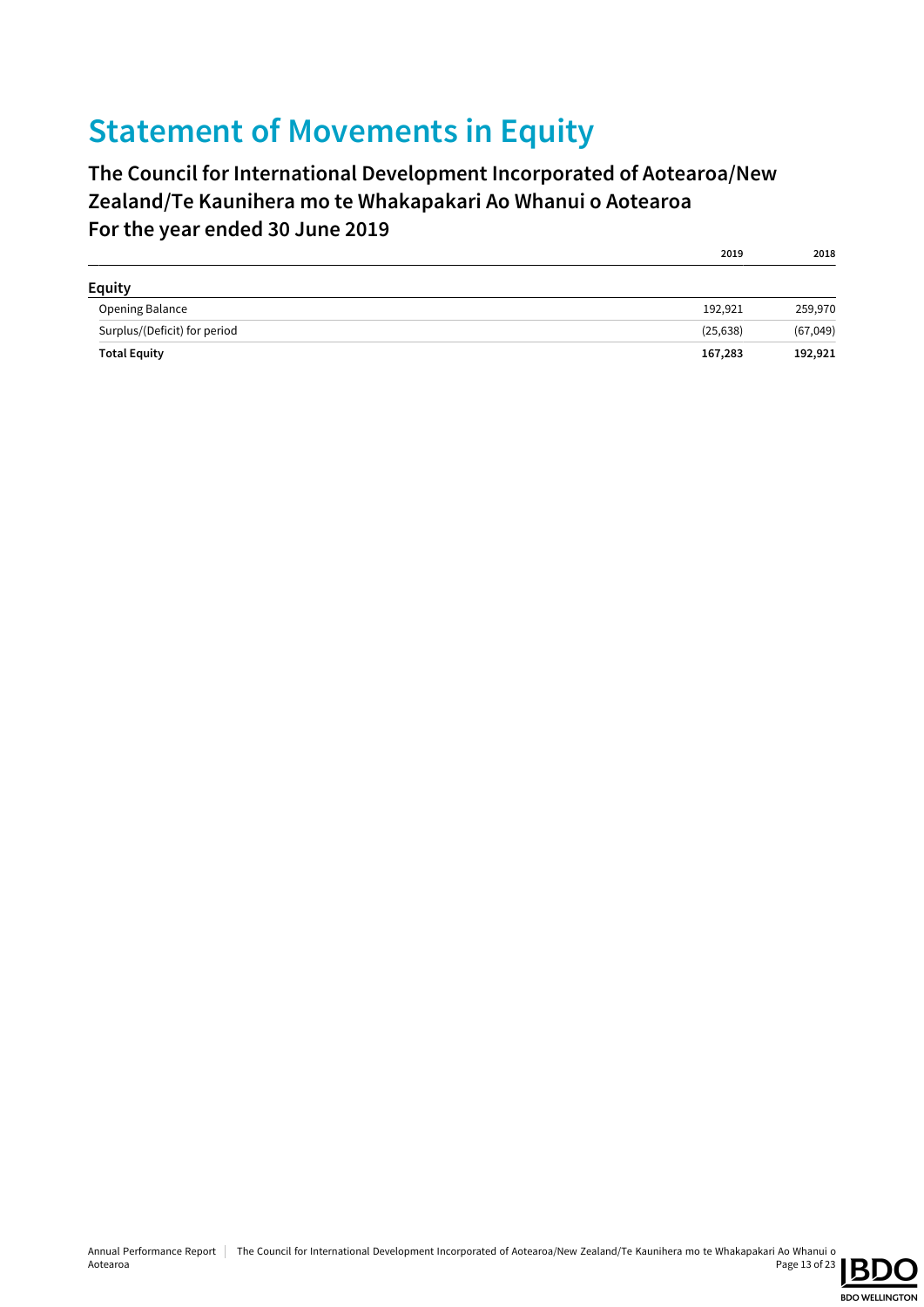## Statement of Financial Position

The Council for International Development Incorporated of Aotearoa/New Zealand/Te Kaunihera mo te Whakapakari Ao Whanui o Aotearoa As at 30 June 2019

'What the entity owns?' and 'What the entity owes?'

|                                                         | <b>NOTES</b>   | 30 JUN 2019 | 30 JUN 2018 |
|---------------------------------------------------------|----------------|-------------|-------------|
| Assets                                                  |                |             |             |
| <b>Current Assets</b>                                   |                |             |             |
| Bank accounts and cash                                  | 3              | 557,922     | 243,241     |
| Debtors and prepayments                                 |                | 1,750       | 951         |
| <b>GST Refund Due</b>                                   |                |             | 1,887       |
| <b>Total Current Assets</b>                             |                | 559,672     | 246,080     |
| <b>Non-Current Assets</b>                               |                |             |             |
| Plant and Equipment                                     |                | 5,817       | 12,608      |
| <b>Total Non-Current Assets</b>                         |                | 5,817       | 12,608      |
| <b>Total Assets</b>                                     |                | 565,489     | 258,687     |
| <b>Liabilities</b>                                      |                |             |             |
| <b>Current Liabilities</b>                              |                |             |             |
| Creditors and accrued expenses                          | 4              | 36,588      | 49,419      |
| Unused donations and grants with conditions             |                | 310,000     |             |
| <b>GST To Pay</b>                                       |                | 38,699      |             |
| Employee entitlements (wages, annual leave, etc)        | $\overline{4}$ | 12,920      | 16,348      |
| <b>Total Current Liabilities</b>                        |                | 398,207     | 65,767      |
| <b>Total Liabilities</b>                                |                | 398,207     | 65,767      |
| <b>Total Assets less Total Liabilities (Net Assets)</b> |                | 167,283     | 192,921     |
| <b>Accumulated Funds</b>                                |                |             |             |
| <b>General Funds</b>                                    | 5              | 1,076       | 3,549       |
| Contingency Fund                                        | 6              | 150,000     | 150,000     |
| Reserves                                                | $\overline{7}$ | 16,206      | 39,372      |
| <b>Total Accumulated Funds</b>                          |                | 167,283     | 192,921     |

These financial statements should be read in conjunction with the notes to financial statements and the Independent Auditors Report

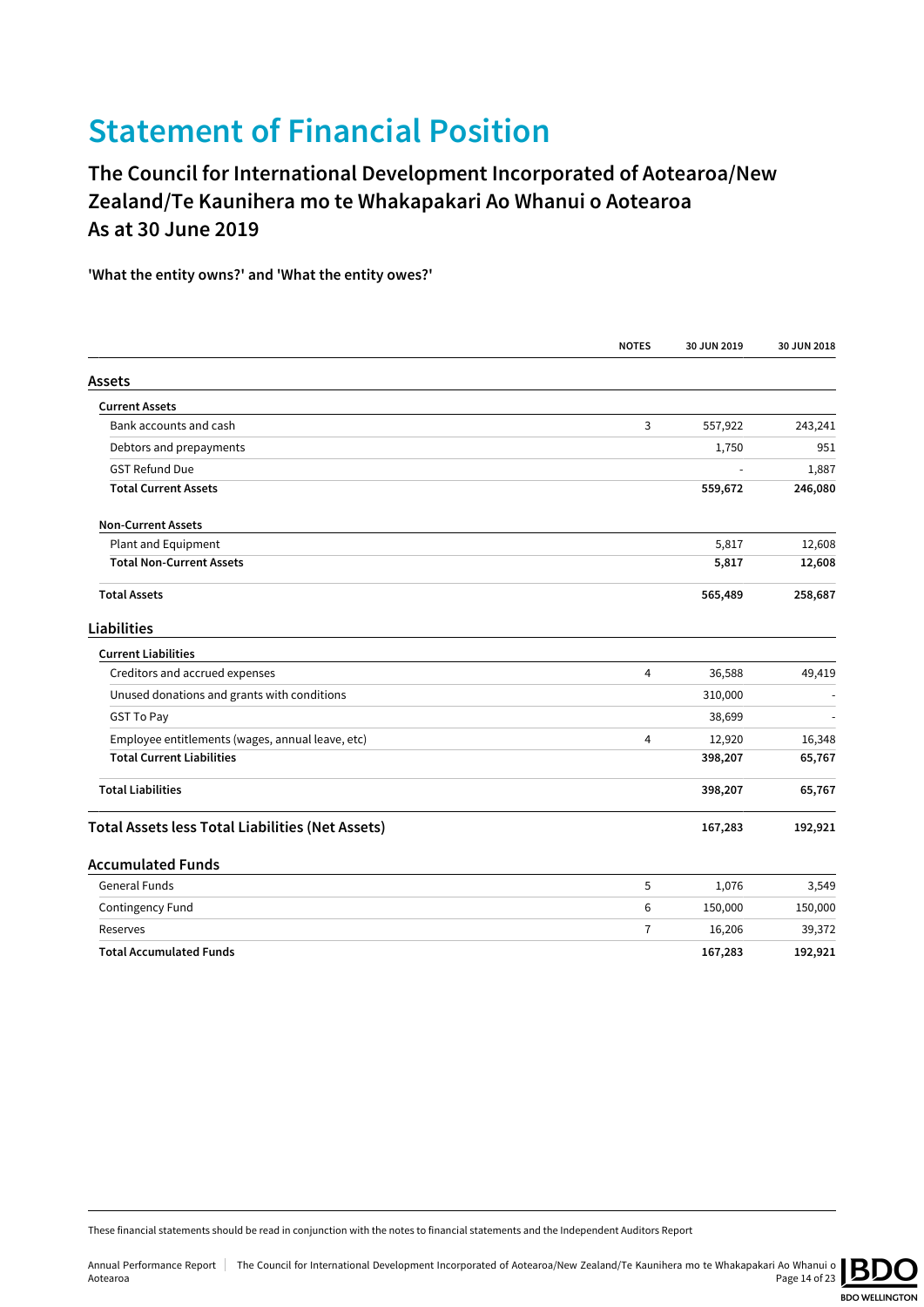## Statement of Cash Flows

### The Council for International Development Incorporated of Aotearoa/New Zealand/Te Kaunihera mo te Whakapakari Ao Whanui o Aotearoa For the year ended 30 June 2019

|                                                            | 2019           | 2018       |
|------------------------------------------------------------|----------------|------------|
| <b>Net Cash Flows from Operating Activities</b>            |                |            |
| <b>Cash Flows in from Operating Activities</b>             |                |            |
| Receipts from Members - Fees and Activities                | 158,949        | 140,547    |
| Receipts from MFAT Grant                                   | 630,000        | 77,900     |
| <b>Other Operating Receipts</b>                            | 18,500         | 6,072      |
| Interest received                                          | 8,977          | 9,731      |
| <b>Net GST Received</b>                                    |                |            |
| GST To Pay/(Refund Due)                                    | 42,481         | (25, 940)  |
| <b>Total Net GST Received</b>                              | 42,481         | (25,940)   |
| <b>Total Cash Flows in from Operating Activities</b>       | 858,907        | 208,310    |
| <b>Cash Flows out from Operating Activities</b>            |                |            |
| <b>Employment and Volunteer Related Payments</b>           | (338, 984)     | (394, 104) |
| Payments to Suppliers                                      | (205, 242)     | (82, 697)  |
| <b>Total Cash Flows out from Operating Activities</b>      | (544, 226)     | (476, 801) |
| <b>Total Net Cash Flows to/(from) Operating Activities</b> | 314,681        | (268, 490) |
| Cash Flows to/(from) Investing Activities                  |                |            |
| Payment for property, plant and equipment                  | $\overline{a}$ | (1, 247)   |
| Total Cash Flows to/(from) Investing Activities            |                | (1, 247)   |
| <b>Net Cash Flows</b>                                      | 314,681        | (269, 737) |
| <b>Cash Balances</b>                                       |                |            |
| Cash and cash equivalents at beginning of period           | 243,241        | 512,979    |
| Cash and cash equivalents at end of period                 | 557,922        | 243,241    |
| Net change in cash for period                              | 314,681        | (269, 737) |

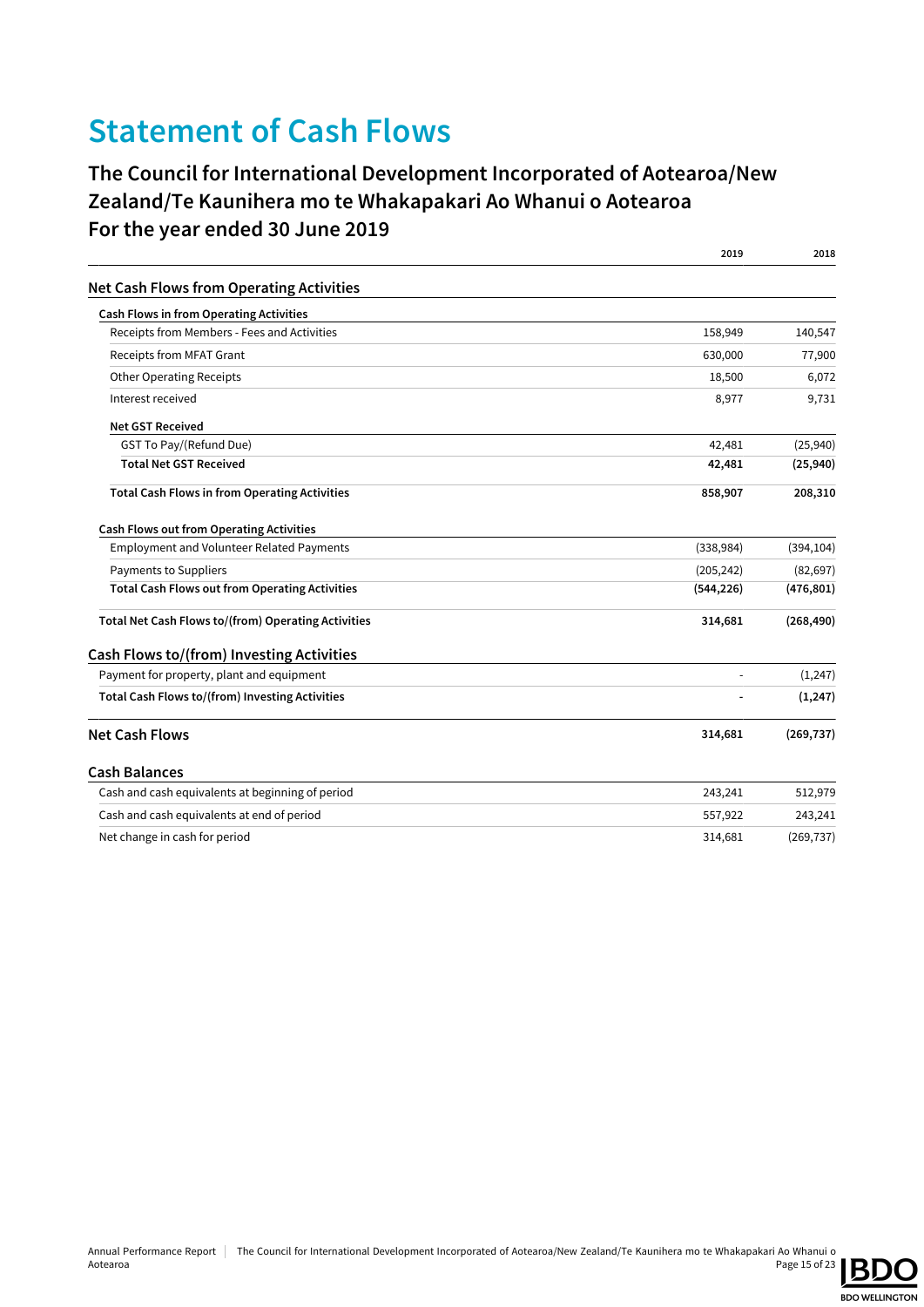## Statement of Accounting Policies

### The Council for International Development Incorporated of Aotearoa/New Zealand/Te Kaunihera mo te Whakapakari Ao Whanui o Aotearoa For the year ended 30 June 2019

'How did we do our accounting?'

### Basis of Preparation

The entity has elected to apply PBE SFR-A (NFP) Public Benefit Entity Simple Format Reporting - Accrual (Not-For-Profit) on the basis that it does not have public accountability and has total annual expenses equal to or less than \$2,000,000. All transactions in the Performance Report are reported using the accrual basis of accounting. The Performance Report is prepared under the assumption that the entity will continue to operate in the foreseeable future.

### General Accounting Policies

The financial statements have been prepared on the Historical Cost basis.

### Specific Accounting Policies

Specific Accounting Policies having an effect on the financial statements are as follows:

### Goods and Services Tax (GST)

The entity is registered for GST. All amounts are stated exclusive of goods and services tax (GST) except for accounts payable and accounts receivable which are stated inclusive of GST.

#### Income Tax

Council for International Development is wholly exempt from New Zealand income tax having fully complied with all statutory conditions for these exemptions.

#### Bank Accounts and Cash

Bank accounts and cash in the Statement of Cash Flows comprise cash balances and bank balances (including short term deposits) with original maturities of 90 days or less.

#### Non Current Assets - Plant and Equipment

Plant and Equipment are stated at cost less accumulated depreciation. Depreciation is provided using the rates reflecting the expected life of the asset

#### Depreciation

Commencing July 1st 2015 depreciation has been provided using the straight line method whereby the cost is written off over the estimated useful life of the assets. Prior to July 1st 2015 the diminishing value method was used. Accordingly the deemed cost for depreciation purposes is the depreciated book value as at July 1st 2015 or the actual purchase cost for assets acquired after July 1st 2015 .

Estimated lives are:

Office Equipment 5 Years

Furniture & Fittings 10 years

These notes to the financial statements should be read in conjunction with the financial statements and the Independent Auditors Report

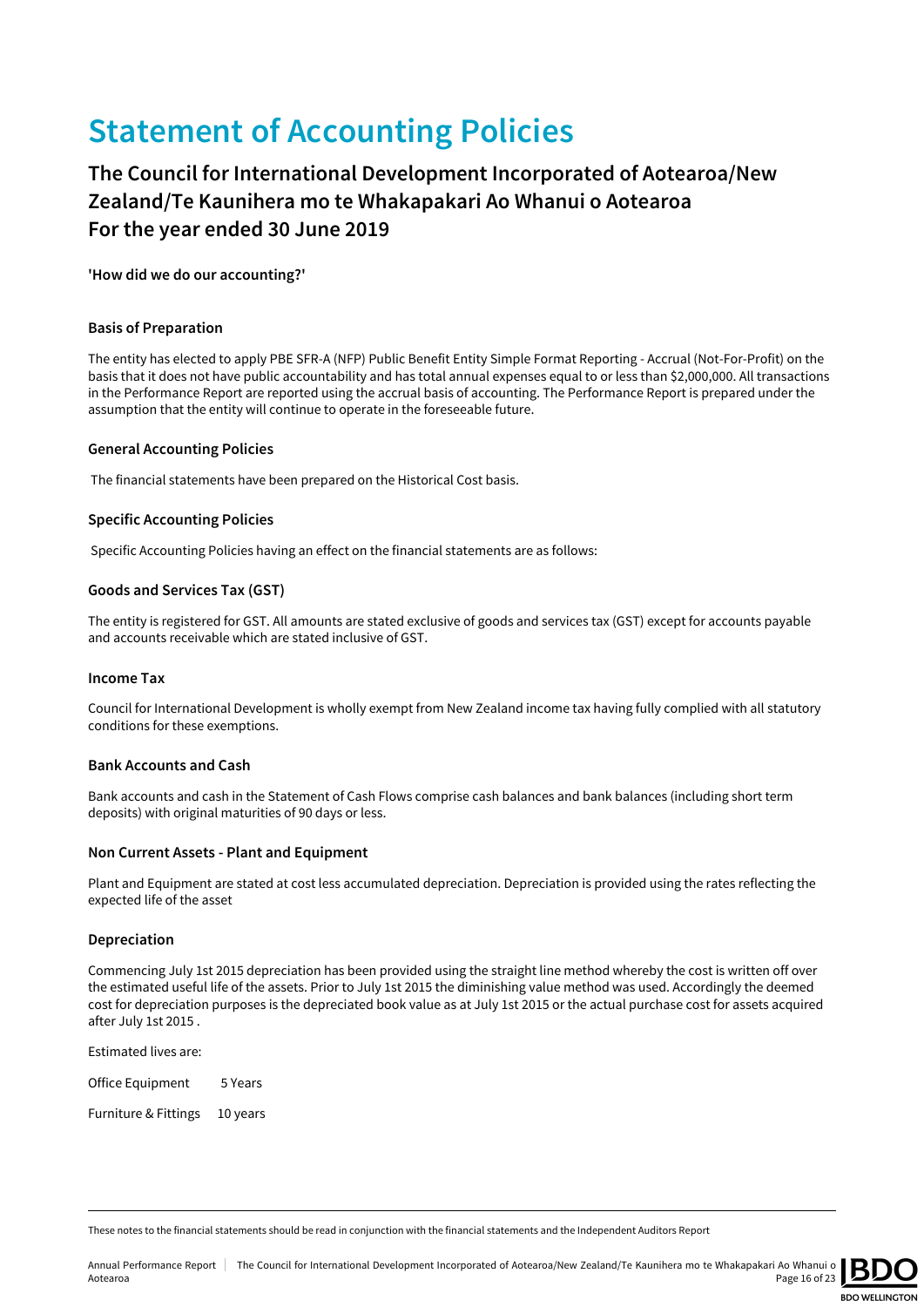### Accounts Receivable

Accounts Receivable are shown at their expected realisable value.

### Accounts Payable

Accounts Payable are shown at the expected amounts payable. These amounts are usually settled within 30 days.

### Operating Lease Commitments

 An operating lease exists for the rental of the Council's premises at 26 Brandon St, Wellington. The two year lease commenced in September 2019 with a right of renewal in 20120 and 2022 and the potential ongoing lease costs have been included below at current the lease rental.

|                                 | 2018/19 | 2017/18 |
|---------------------------------|---------|---------|
| Payable not later than one year | 20,000  | 9,134   |
| Payable between one and 5 years | 80,000  | 0       |
| Payable later than 5 years      | 3,333   | 0       |

### Changes in Accounting Policies

There have been no change in accounting policies during the financial year.

These notes to the financial statements should be read in conjunction with the financial statements and the Independent Auditors Report

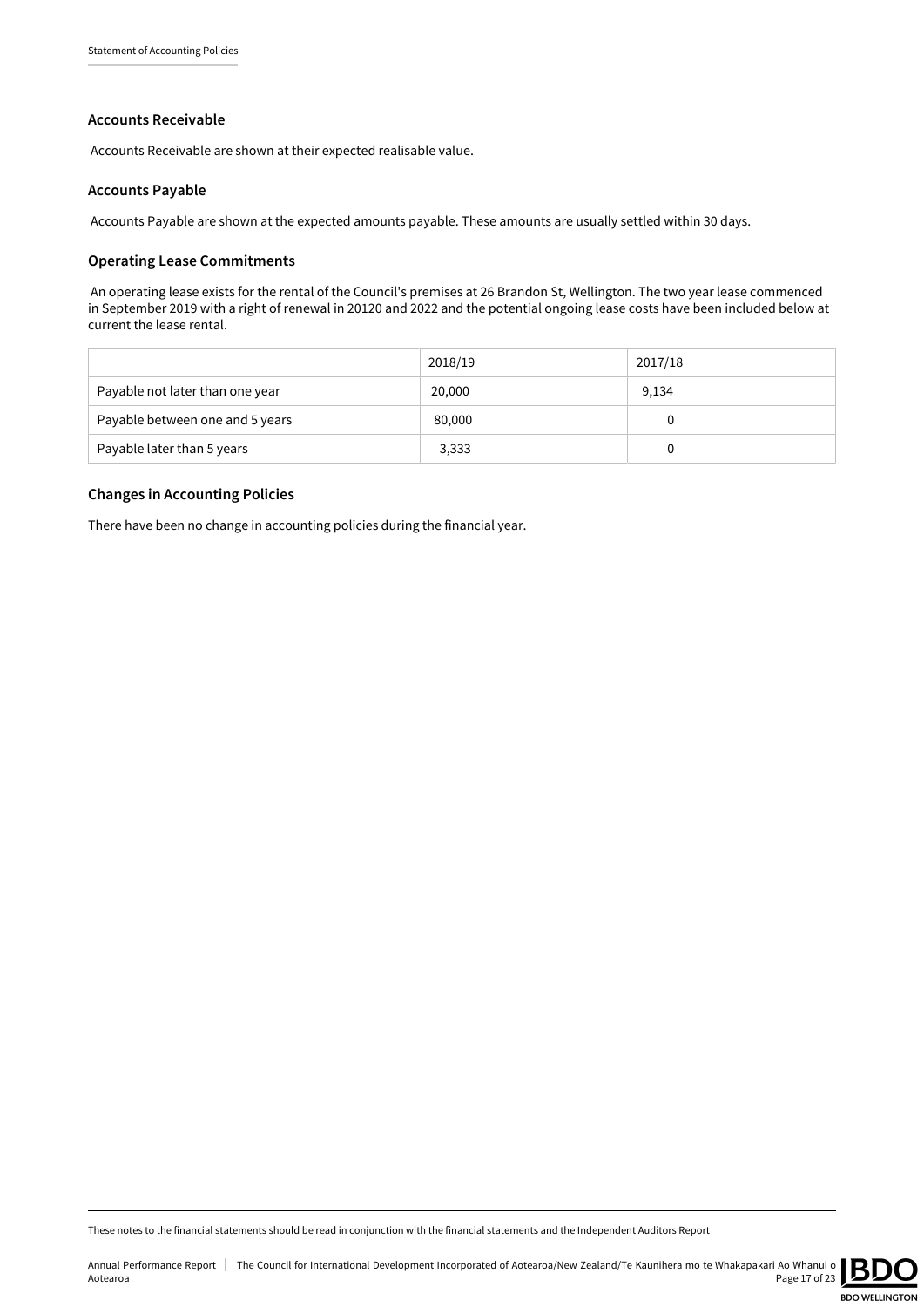## Notes to the Performance Report

### The Council for International Development Incorporated of Aotearoa/New Zealand/Te Kaunihera mo te Whakapakari Ao Whanui o Aotearoa For the year ended 30 June 2019

|                                                 | 2019    | 2018    |
|-------------------------------------------------|---------|---------|
| 1. Analysis of Revenue                          |         |         |
| <b>Membership Income (Fees &amp; Donations)</b> |         |         |
| Membership Fees                                 | 93,863  | 87,630  |
| Code of Conduct Member Charge                   | 27,380  | 25,571  |
| Associate Membership                            | 5,399   | 2,241   |
| <b>NDRF</b> Fees                                | 5,750   | 5,250   |
| Membership Donation                             | 550     | 655     |
| Total Membership Income (Fees & Donations)      | 132,941 | 121,347 |
| Other Independent Income                        |         |         |
| Interest                                        | 8,977   | 9,731   |
| Events                                          | 45,152  | 22,878  |
| Sundry Income                                   | 50      | 232     |
| <b>Total Other Independent Income</b>           | 54,180  | 32,841  |
|                                                 | 2019    | 2018    |
| 2. Analysis of Expenses                         |         |         |
| <b>Research and Project Costs</b>               |         |         |
| Research                                        | 5,074   | 12,728  |
| Events                                          | 69,847  | 25,407  |
| Resource Development                            | 50,373  |         |
| Other                                           | 2,758   | 8,444   |
| <b>Total Research and Project Costs</b>         | 128,052 | 46,579  |
| Governance                                      |         |         |
| Board & Other Meetings                          | 5,573   | 7,157   |
| <b>Total Governance</b>                         | 5,573   | 7,157   |
| Communication                                   |         |         |
| Annual Report                                   | 759     | 1,517   |
| <b>Other Communications</b>                     | 1,016   | 1,394   |
| <b>Total Communication</b>                      | 1,775   | 2,911   |
| Administration                                  |         |         |
| Audit Fee                                       | 5,355   | 4,500   |
| Office                                          | 7,336   | 7,614   |
| <b>Total Administration</b>                     | 12,691  | 12,114  |
| <b>Building &amp; Assets Related</b>            |         |         |
| Rent                                            | 27,113  | 29,211  |
| Depreciation                                    | 2,686   | 3,989   |

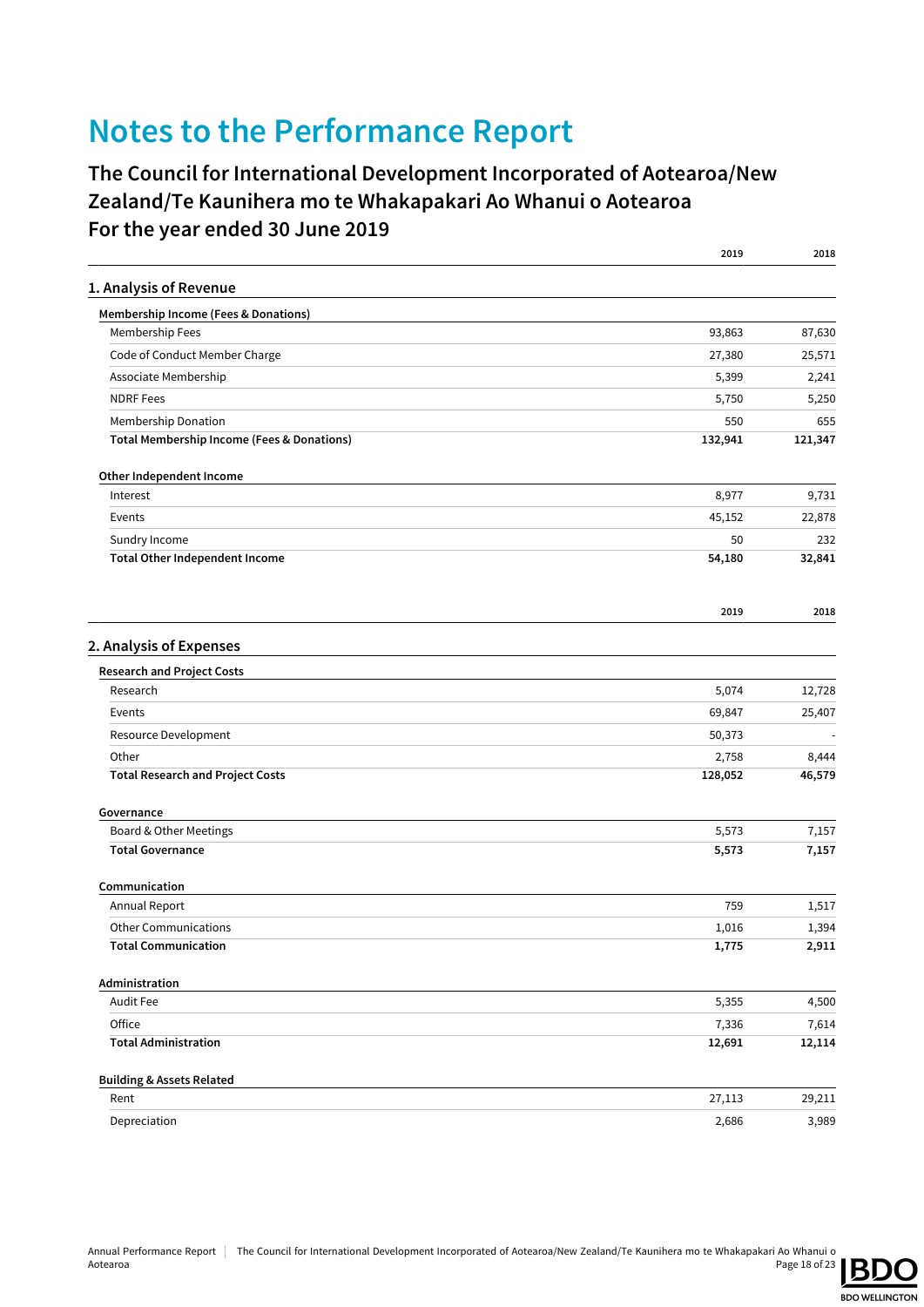| Other Building or Assets Related                                 | 13,648          | 6,001           |
|------------------------------------------------------------------|-----------------|-----------------|
| <b>Total Building &amp; Assets Related</b>                       | 43,447          | 39,201          |
|                                                                  |                 |                 |
|                                                                  | 2019            | 2018            |
| 3. Bank accounts and cash                                        |                 |                 |
| <b>ANZ Main Account</b>                                          | 354,855         | 41,571          |
| Petty Cash Balance                                               | 200             | 200             |
| ANZ Term Deposits                                                | 200,000         | 200,000         |
| On Call & Savings Accounts                                       | 2,867           | 1,471           |
| <b>Total Bank accounts and cash</b>                              | 557,922         | 243,241         |
|                                                                  | 2019            | 2018            |
| 4. Analysis of Liabilities                                       |                 |                 |
| <b>Creditors &amp; Accrued Expenses</b>                          |                 |                 |
| Creditors                                                        | 32,088          | 44,919          |
| <b>Accrued Expenses</b>                                          | 4,500           | 4,500           |
| <b>Total Creditors &amp; Accrued Expenses</b>                    | 36,588          | 49,419          |
| <b>Employee Entitlements</b>                                     |                 |                 |
| Employment Entitlements & Due to IRD                             | 5,910           | 7,622           |
| <b>Accrued Holiday Pay</b><br><b>Total Employee Entitlements</b> | 7,010<br>12,920 | 8,726<br>16,348 |
|                                                                  |                 |                 |
|                                                                  | 2019            | 2018            |
| 5. General Funds                                                 |                 |                 |
| <b>General Funds</b>                                             |                 |                 |
| Opening Balance                                                  | 3,549           | 25,597          |
| Transfers to/(from) General Funds                                | 23,166          | 45,001          |
| Net Surplus/(Deficit) for year                                   | (25, 638)       | (67, 049)       |
| <b>Total General Funds</b>                                       | 1,076           | 3,549           |
|                                                                  | 2019            | 2018            |
| 6. Contingency Fund                                              |                 |                 |
| <b>Contingency Fund</b>                                          |                 |                 |
| Opening Balance                                                  | 150,000         | 200,000         |
| Transfers to/(from) Contingency Fund                             |                 | (50,000)        |
| <b>Total Contingency Fund</b>                                    | 150,000         | 150,000         |
|                                                                  | 2019            | 2018            |
| 7. Breakdown of Reserves                                         |                 |                 |
| Reserves                                                         |                 |                 |
| <b>NDRF - Projects</b>                                           |                 |                 |
| Opening Balance                                                  | 10,402          | 8,663           |
| NDRF - Projects Funds Received                                   | 3,450           | 2,850           |

**BDO WELLINGTON**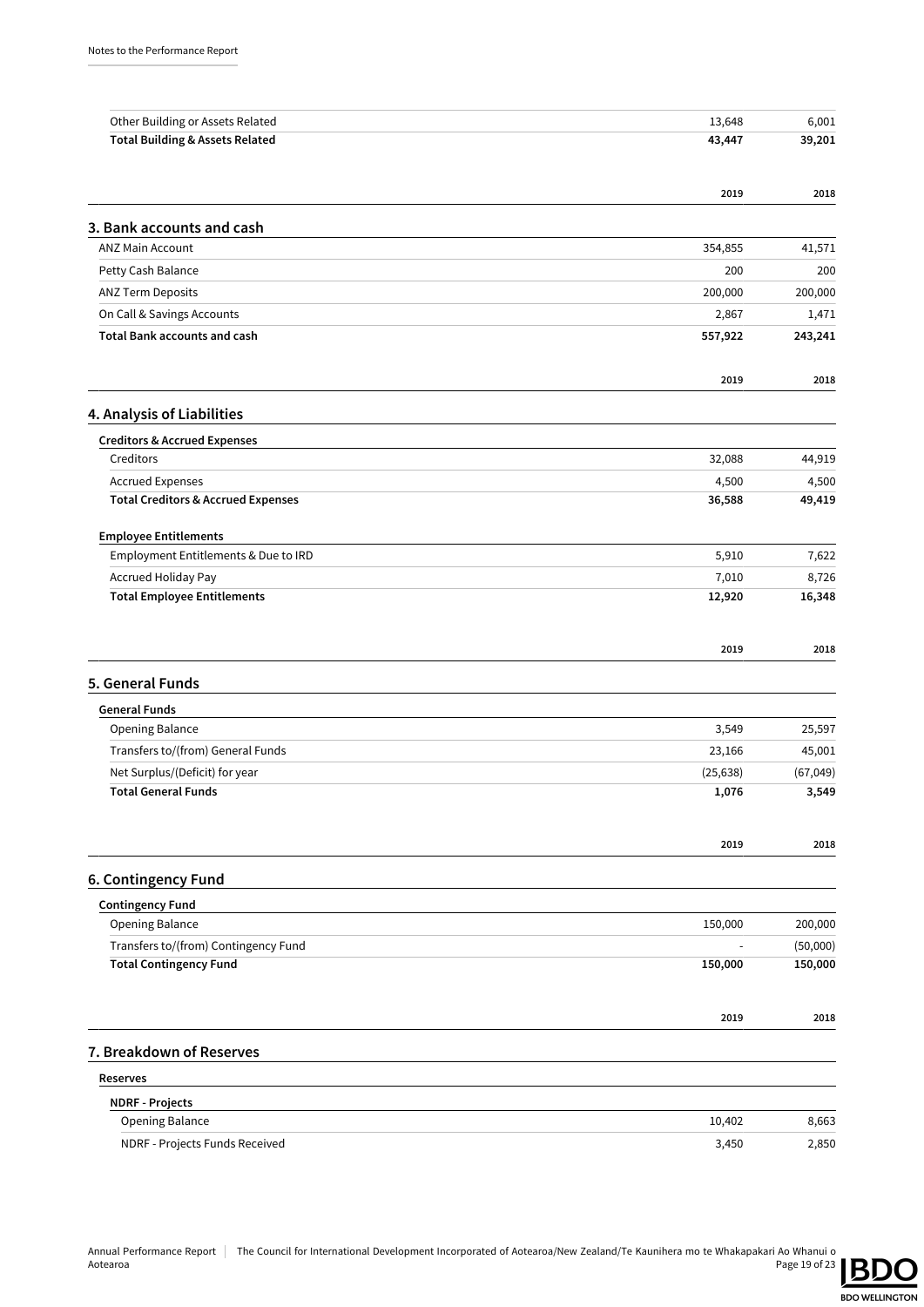|                                                     | 2019           | 2018    |
|-----------------------------------------------------|----------------|---------|
| NDRF - Funds Distributed                            | (2,000)        | (1,111) |
| <b>Total NDRF - Projects</b>                        | 11,852         | 10,402  |
| <b>NDRF - Red R Distribution Fund</b>               |                |         |
| Opening Balance                                     | 4,354          | 4,354   |
| <b>Total NDRF - Red R Distribution Fund</b>         | 4,354          | 4,354   |
| <b>Fixed Asset Replacement Reserve</b>              |                |         |
| Opening Balance                                     | 24,616         | 21,356  |
| Transfers to/(from) Fixed Asset Replacement Reserve | (24, 616)      | 3,260   |
| <b>Total Fixed Asset Replacement Reserve</b>        | $\blacksquare$ | 24,616  |
| <b>Total Reserves</b>                               | 16,206         | 39,372  |

The Council maintains a number of specific reserves to enhance its financial management and oversight.

A Contingency fund was created in 2015 to ensure sufficient funds were available as a buffer against unforeseen expenditure or a drop in revenues. Initially set at \$300,000, \$50,000 was transferred to General Funds at the end of the 2015/16 financial year to cover the deficit incurred during 2015/16 and 50,000 was transferred at the end of the 2016/17 for the same reason. A further \$50,000 was transferred at the end of 2017/18 to cover the net deficit.

The NDRF Projects Fund was created to enable the NDRF to undertake particular projects or research as opportunities arise. .

The NDRF - Red R Distribution Fund was created during 2015/16 as a result of a generous distribution from The Red R (NZ) Organisation when it ceased to operate as a New Zealand NGO. Funds on hand will be utilised when a suitable opportunity arises.

A Fixed Asset Replacement Reserve was created at the end of the 2013/14 financial year at a level of \$15,000. Its purpose was to ensure funds were available for fixed asset purchases in accordance with the Board's Fixed Asset Replacement plan, which mostly covered Office Equipment and Furniture and Fittings. An amount equal to the depreciation charge for the year was transferred into the fund each year. With the development of cloud technology along with the reduction in the need to photocopy material it was resolved to close the reserve and transfer funds back to General Funds (Which was the original source of funds)

### 8. Related Parties

The Board membership is made up of senior staff from member organisations. During the regular course of business CID and these organisations carry out a number of transactions between them and these are recorded in the table below. All transactions are for income received by CID and are carried out at arms length.

|                                                              | 2019   | 2018   |
|--------------------------------------------------------------|--------|--------|
| Name - Board Role - Organisation - Type                      |        |        |
| I Mcinnes - Chair - Tearfund - Fees                          | 16,198 | 12,336 |
| I Mcinnes - Chair - Tearfund - Events                        | 1,495  | 1,014  |
| D Grellmann - Treasurer from 29/10/18 - ADRA - Fees          | 1,236  |        |
| D Grellmann - Treasurer from 29/10/18 - ADRA - Events        | 740    |        |
| J Edmond - Member - New Zealand Family Planning - Fees       | 1,001  | 951    |
| J Edmond - Member - New Zealand Family Planning - Events     | 730    |        |
| S Jennings - Member - ChildFund New Zealand Limited - Fees   | 12,938 | 12,336 |
| S Jennings - Member - ChildFund New Zealand Limited - Events | 740    | 859    |
| A Johnston - Member - Save the Children New Zealand - Fees   | 7,038  | 6,719  |
| A Johnston - Member - Save the Children New Zealand - Events | 1,920  |        |
| R Le Mesurier - Member - Oxfam New Zealand - Fees            | 7,038  | 6,719  |
| R Le Mesurier - Member - Oxfam New Zealand - Events          | 1,475  | 895    |
| S Hamlin - Member - CWS - Fees                               | 4,497  |        |

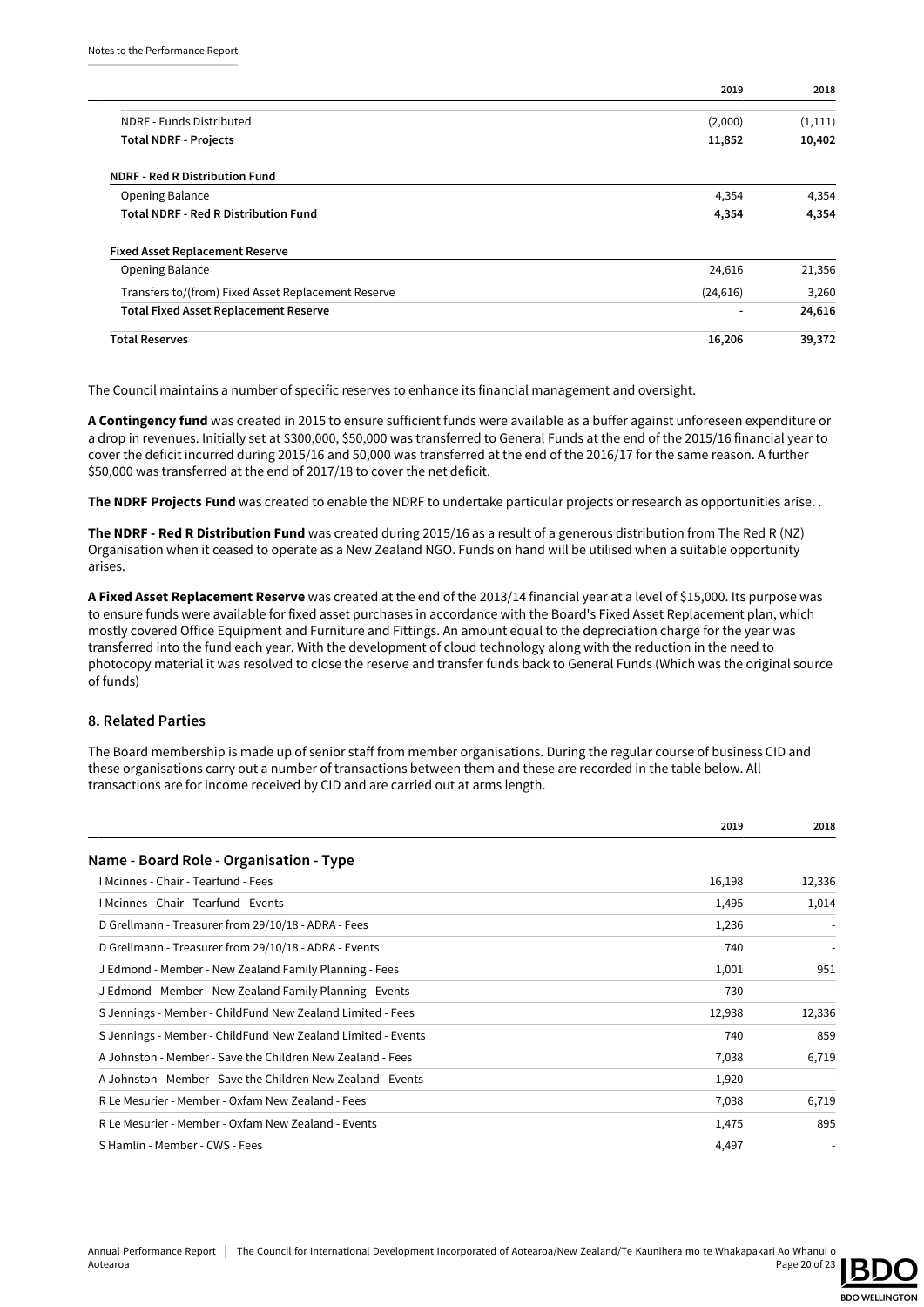|                                                                             | 2019   | 2018   |
|-----------------------------------------------------------------------------|--------|--------|
| S Hamlin - Member - CWS - Events                                            | 245    |        |
| M Sheard - Member - cbm - Fees                                              | 4,497  |        |
| M Sheard - Member - cbm - Events                                            | 590    |        |
| S Hunt - Treasurer to 29/10/18 - cbm - Fees                                 |        | 4,299  |
| S Hunt - Treasurer to 29/10/18- cbm - Events                                |        | 587    |
| M Trogolo - Member to 29/10/18 - Amnesty International New Zealand - Fees   | 420    | 401    |
| M Trogolo - Member to 29/10/18 - Amnesty International New Zealand - Events | 95     | 381    |
| <b>Total Related Party Transaction Value</b>                                | 62,893 | 47,497 |

### 9. Events After the Balance Date

There were no events that have occurred after the balance date that would have a material impact on the Performance Report (Last year - nil).

### 10. Ability to Continue Operating

The entity will continue to operate for the foreseeable future.

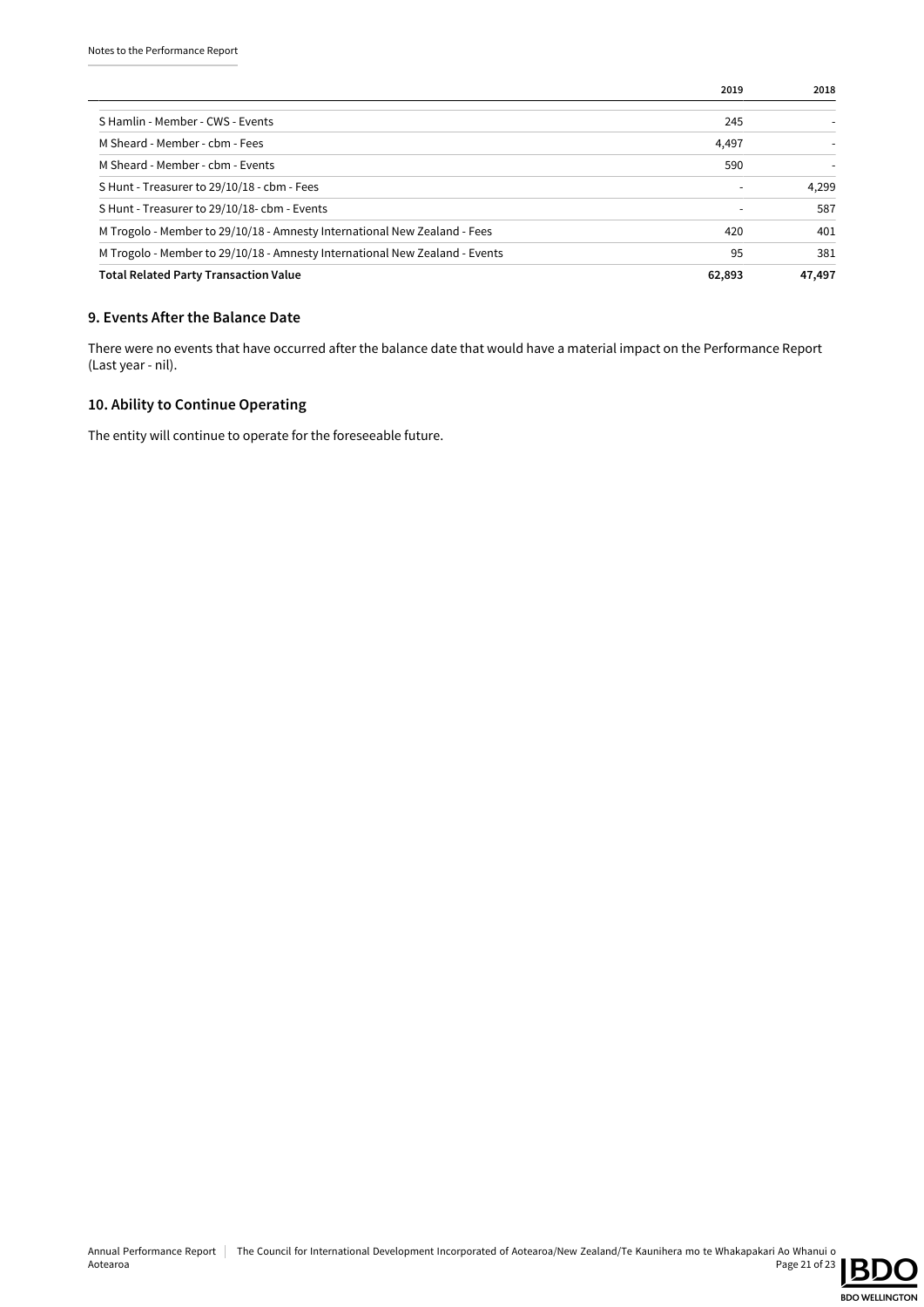## Depreciation Schedule

### The Council for International Development Incorporated of Aotearoa/New Zealand/Te Kaunihera mo te Whakapakari Ao Whanui o Aotearoa

### For the year ended 30 June 2019

| <b>ASSET TYPE</b>    | COST   | <b>OPENING ACCUM</b><br><b>DEP</b> | <b>OPENING VALUE</b> | <b>PURCHASES</b> | <b>DISPOSALS</b> | DEPRECIATION | <b>CLOSING ACCUM</b><br><b>DEP</b> | <b>CLOSING VALUE</b> |
|----------------------|--------|------------------------------------|----------------------|------------------|------------------|--------------|------------------------------------|----------------------|
| Furniture & Fittings | 5,663  | 1,329                              | 4,334                |                  | 536              | 509          | 1,643                              | 3,289                |
| Office Equipment     | 17,476 | 9,206                              | 8,270                |                  | 3,568            | 2,177        | 3,598                              | 2,524                |
| Total                | 23,139 | 10,535                             | 12,604               |                  | 4,104            | 2,686        | 5,241                              | 5,813                |

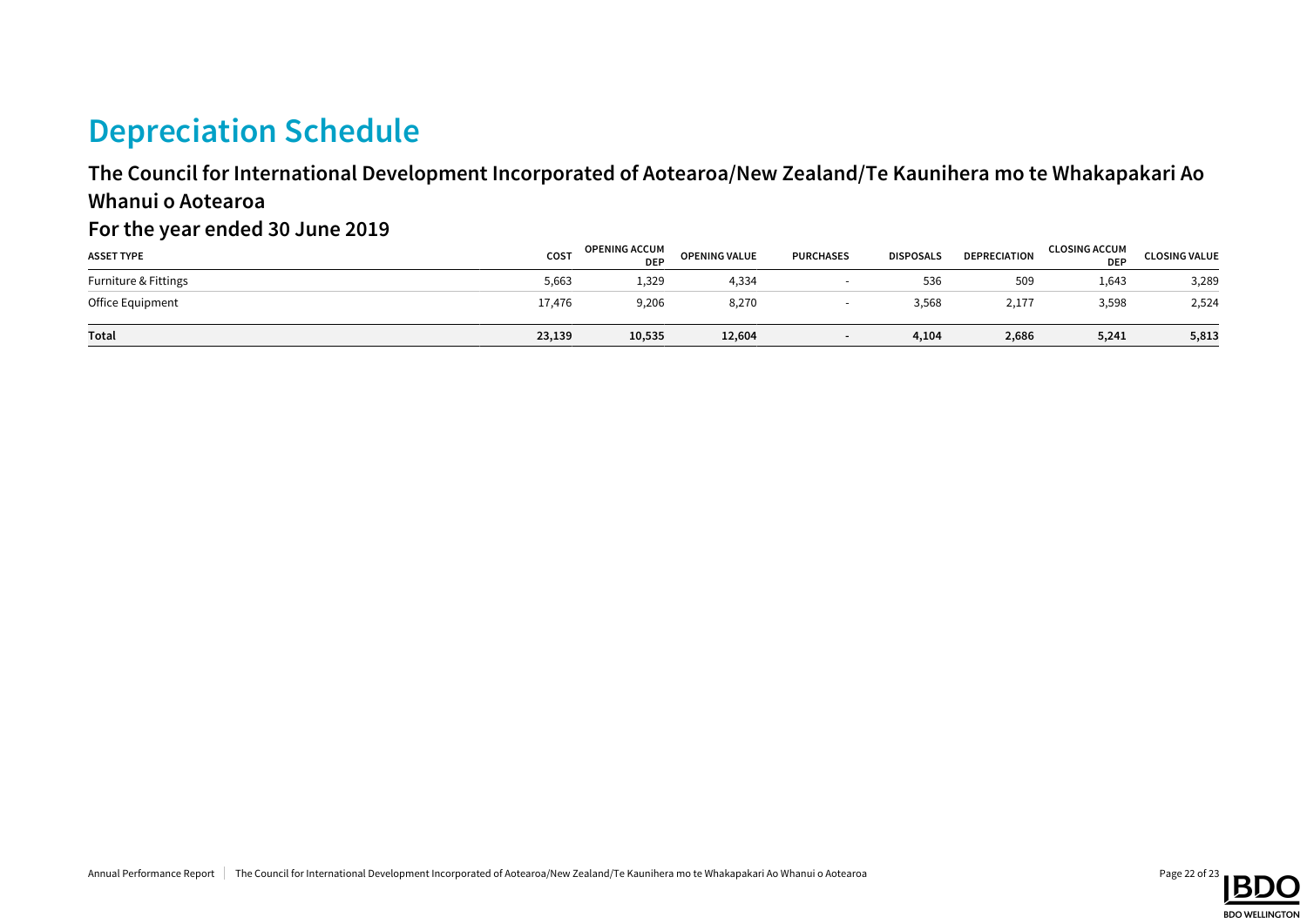

### **INDEPENDENT AUDITOR'S REPORT TO THE MEMBERS OF THE COUNCIL OF INTERNATIONAL DEVELOPMENT**

### **Report on the Performance Report**

### **Opinion**

We have audited the performance report of The Council for International Development ("the Society"), which comprises the entity information, the statement of service performance, the statement of financial performance and statement of cash flows for the year ended 30 June 2019, the statement of financial position as at 30 June 2019, and the statement of accounting policies and other explanatory information.

In our opinion:

- a) the reported outcomes and outputs, and quantification of the outputs to the extent practicable, in the statement of service performance are suitable;
- b) the accompanying performance report presents fairly, in all material respects:
	- the entity information for the year ended 30 June 2019;
	- the service performance for the year then ended; and
	- the financial position of the Society as at 30 June 2019, and its financial performance, and cash flows for the year then ended

in accordance with Public Benefit Entity Simple Format Reporting – Accrual (Not-For-Profit) issued by the New Zealand Accounting Standards Board.

### **Basis for Opinion**

We conducted our audit of the statement of financial performance, statement of financial position, statement of cash flows, statement of accounting policies and notes to the performance report in accordance with International Standards on Auditing (New Zealand) ("ISAs (NZ)"), and the audit of the entity information and statement of service performance in accordance with the International Standard on Assurance Engagements (New Zealand) ISAE (NZ) 3000 (Revised) *Assurance Engagements Other than Audits or Reviews of Historical Financial Information* ("ISAE (NZ) 3000 (Revised)"). Our responsibilities under those standards are further described in the *Auditor's Responsibilities for the Audit of the Performance Report* section of our report. We are independent of the Society in accordance with Professional and Ethical Standard 1 (Revised) *Code of Ethics for Assurance Practitioners* issued by the New Zealand Auditing and Assurance Standards Board, and we have fulfilled our other ethical responsibilities in accordance with these requirements. We believe that the audit evidence we have obtained is sufficient and appropriate to provide a basis for our opinion.

Other than in our capacity as auditor we have no relationship with, or interests in, the Society.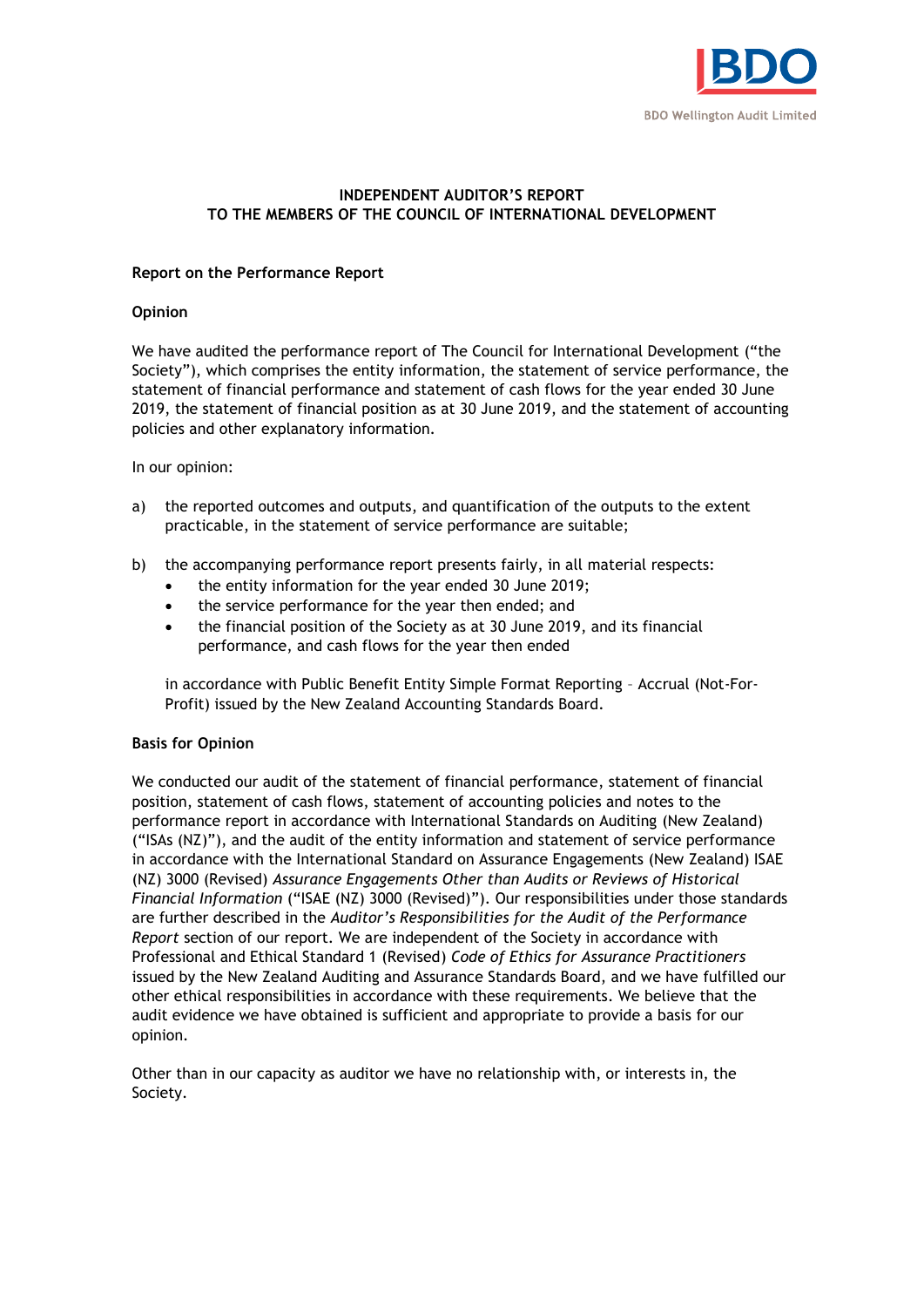

### **Responsibilities of the Directors for the Performance Report**

The directors are responsible for:

- a) Identifying outcomes and outputs, and quantifying the outputs to the extent practicable, that are relevant, reliable, comparable and understandable, to report in the statement of service performance;
- b) the preparation and fair presentation of the performance report on behalf of the Society which comprises:
	- the entity information;
	- the statement of service performance; and
	- the statement of financial performance, statement of financial position, statement of cash flows, statement of accounting policies and notes to the performance report

in accordance with Public Benefit Entity Simple Format Reporting – Accrual (Not-For-Profit) issued by the New Zealand Accounting Standards Board; and

c) such internal control as the directors determine is necessary to enable the preparation of the performance report that is free from material misstatement, whether due to fraud or error.

In preparing the performance report, the directors are responsible on behalf of the Society for assessing the Society's ability to continue as a going concern, disclosing, as applicable, matters related to going concern and using the going concern basis of accounting unless the directors either intend to liquidate the Society or to cease operations, or have no realistic alternative but to do so.

### **Auditor's Responsibilities for the Audit of the Performance Report**

Our objectives are to obtain reasonable assurance about whether the performance report is free from material misstatement, whether due to fraud or error, and to issue an auditor's report that includes our opinion. Reasonable assurance is a high level of assurance, but is not a guarantee that an audit conducted in accordance with ISAs (NZ) and ISAE (NZ) 3000 (Revised) will always detect a material misstatement when it exists. Misstatements can arise from fraud or error and are considered material if, individually or in the aggregate, they could reasonably be expected to influence the economic decisions of users taken on the basis of this performance report.

As part of an audit in accordance with ISAs (NZ) and ISAE (NZ) 3000 (Revised), we exercise professional judgement and maintain professional scepticism throughout the audit. We also:

 Identify and assess the risks of material misstatement of the performance report, whether due to fraud or error, design and perform audit procedures responsive to those risks, and obtain audit evidence that is sufficient and appropriate to provide a basis for our opinion. The risk of not detecting a material misstatement resulting from fraud is higher than for one resulting from error, as fraud may involve collusion, forgery, intentional omissions, misrepresentations, or the override of internal control.